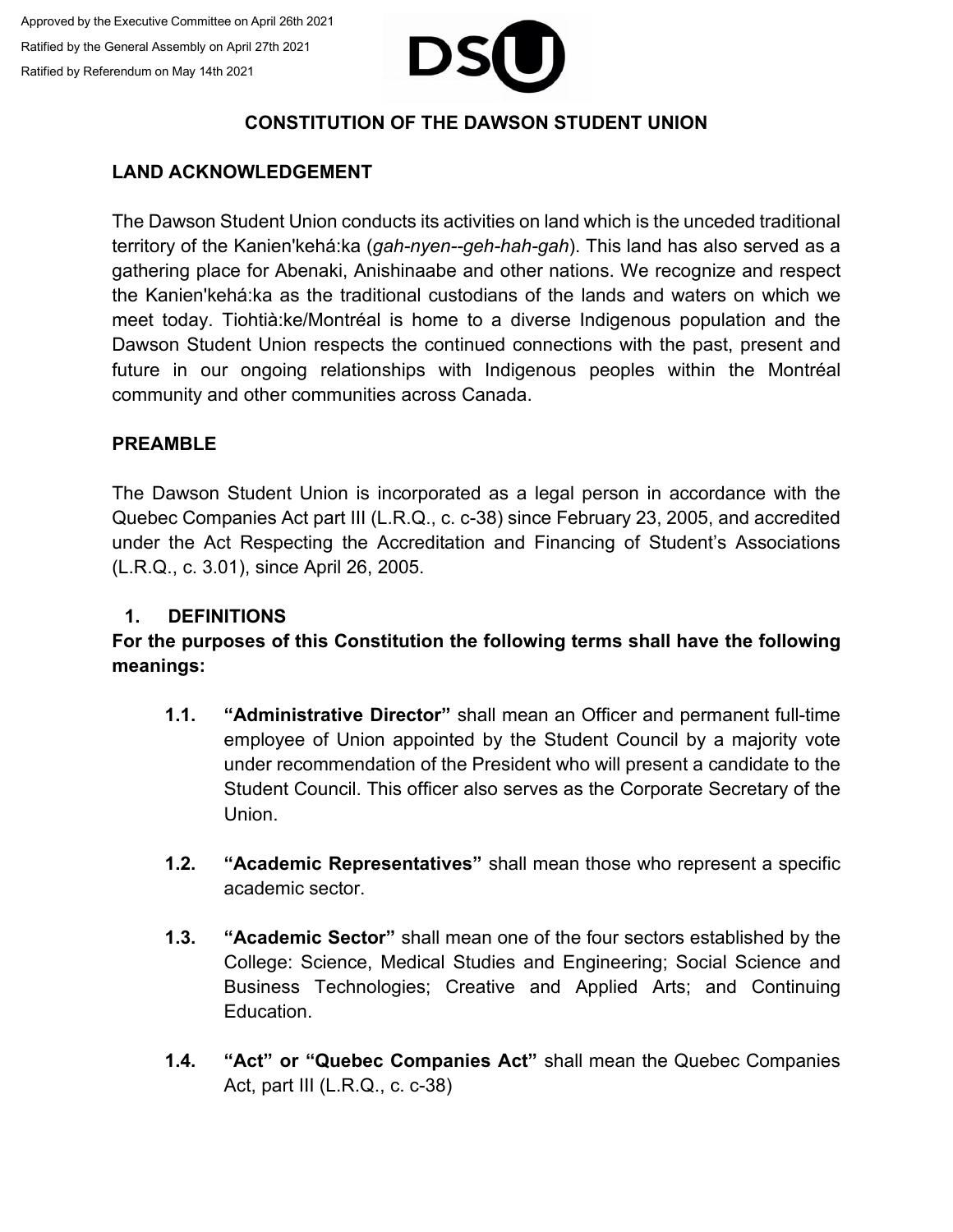- **1.5. "Board of Governors"** shall mean Dawson College's Board of Directors.
- **1.6. "Chair"** shall mean the person elected to Chair meetings of the Student Council who is also responsible for chairing General Assemblies of the Union.
- **1.7. "College"** or **"Dawson College"** shall mean Dawson College, a Québec post-secondary educational institution, established under the General and Vocational College's Act (L.R.Q., c. c-29) having its head office at 3040 Sherbrooke Street West, Westmount, Province of Québec, H3Z 1A4.
- **1.8. "College Bodies"** shall mean all constituted or informal bodies of the College in accordance with an Act Respecting the Accreditation and Financing of Students' Associations such as the Board of Governors
- **1.9. "Councillor"** or **"Student Councillor"** shall mean those members of the Student Council that have been elected to represent a specific Academic Sector of the College.
- **1.10. "Days"** shall mean a calendar day excluding Saturdays, Sundays and days when the College is closed, unless otherwise indicated.
- **1.11. "Division of Study"** shall mean either Day-Time Students or Continuing Education Students.
- **1.12. "Email Addresses"** shall mean both the College provided email address and the personal email address provided by the student at the time of registration to the College.
- **1.13. "Employee"** shall mean a person who is employed by the Union on temporary or permanent basis either full-time or part-time basis to fulfill a given non-elected function.
- **1.14. "Executive"** shall refer to the group of Executive Officers.
- **1.15. "Executive Officers"** shall mean only those Officers who have been elected by the membership to fulfill the position of President or Vicepresident of a certain sector of the Union.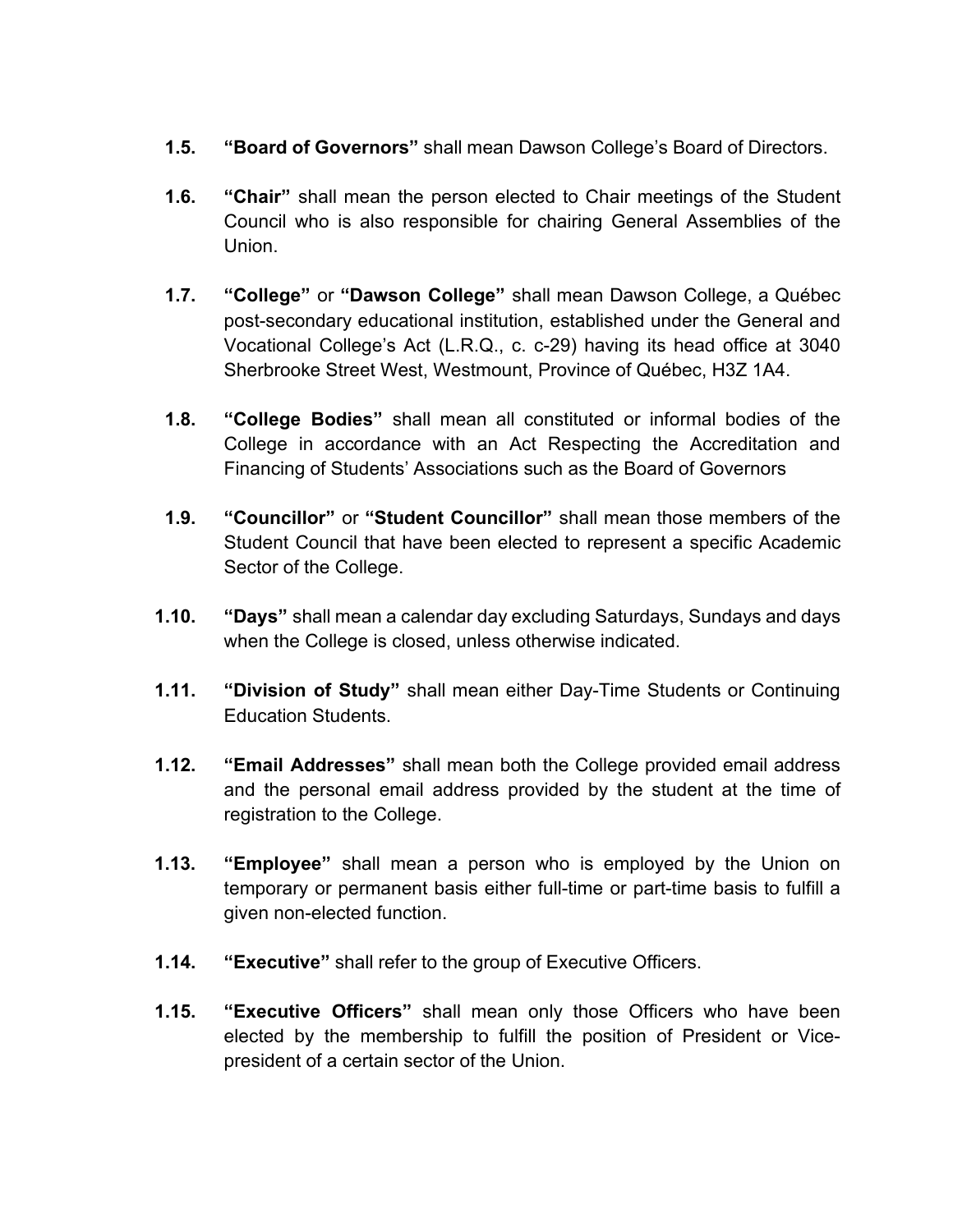- **1.16. "Fall Semester"** shall mean the period set by the Registrar of Dawson College and approved by the Board of Governors during which educational activities take place.
- **1.17. "Financial Year"** shall mean a period of one year starting on June first (1st) to May thirty-first  $(31<sup>st</sup>)$  of the following year.
- **1.18. "Full-Time Student"** shall mean a student who registers for at least four (4) courses or one hundred and eighty hours (180h) of instruction in a given semester.
- **1.19. "Letters Patent"** shall mean the Lettres Patentes issued by the Government of Quebec which registers the Dawson Student Union as a non-profit legal person and assigns its Québec Enterprise Number/Numéro d'Entreprise du Québec (NEI).
- **1.20. "Members of the Student Council"** shall mean all Councillors and voting Executive Officers.
- **1.21. "Non-Executive Employees**" shall mean employees who do not serve as Officers of the Union and who do not require the approval of the Student Council for hiring.
- **1.22. "Officers"** shall mean all officers of the Union which includes but is not limited to the Returning Officers, Executive Officers, Administrative Director and Accountability Officer and Chair.
- **1.23. "Part-Time Student"** shall mean a student who registers for less than four (4) courses or one hundred and eighty hours (180h) of instruction in a given semester.
- **1.24. "Phone Numbers"** shall mean all phone numbers provided by the student at registration to the College.
- **1.25. "Program of Study"** shall mean any program offered by the College within a given Academic Sector.
- **1.26. "Returning Officers"** shall mean the Chief Returning Officer and the Deputy Chief Electoral Officer.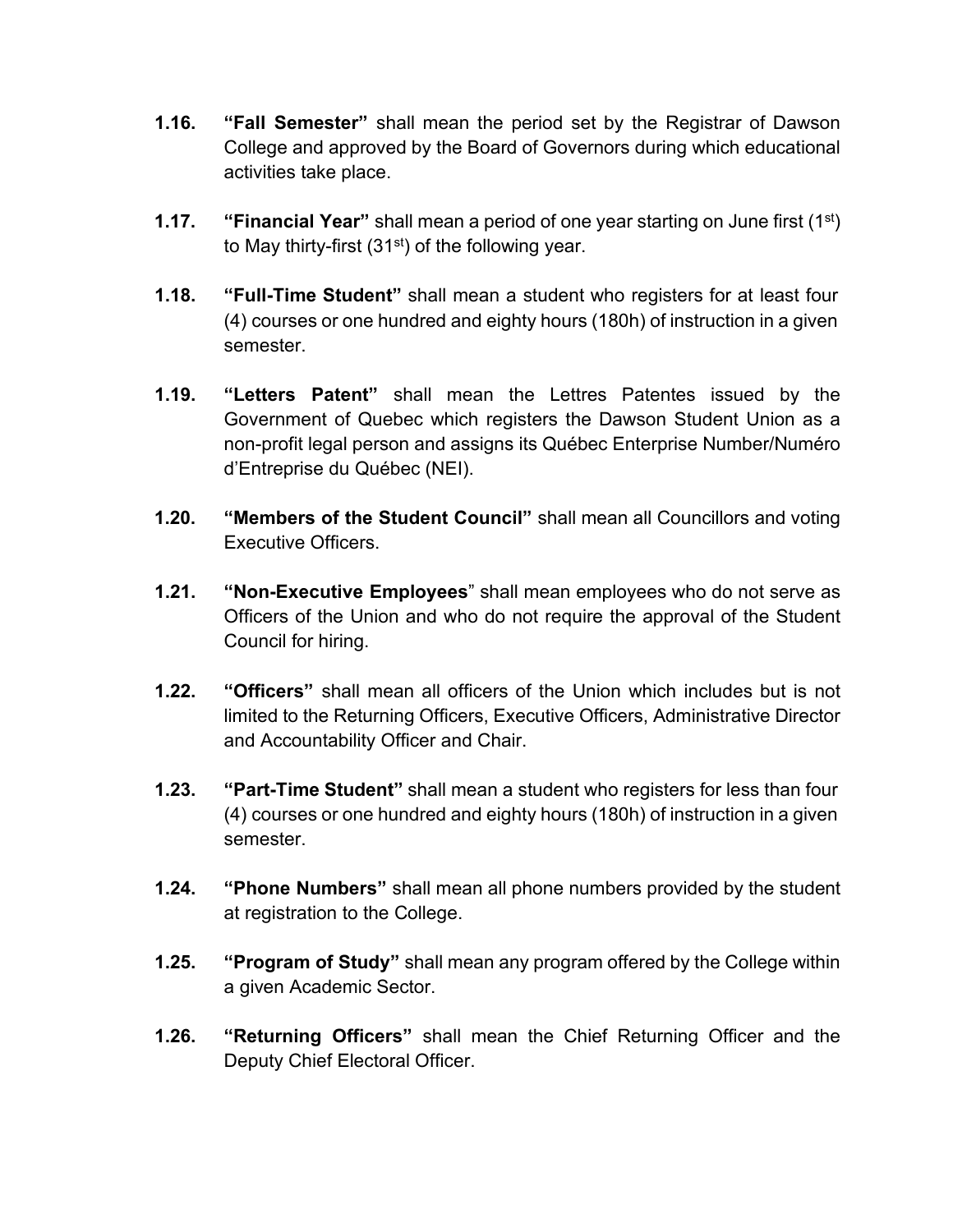- **1.27. "Senate"** shall mean the College's Academic Council.
- **1.28. "Student Representatives Caucus"** or **"Caucus"** shall mean the group of all student representatives chaired by the Vice-president of Academics and Advocacy.
- **1.29. "Student Council"** shall mean the Board of Directors of the Union.
- **1.30. "Student Groups"** shall mean any student-run organization accredited in accordance with the Union's Standing regulations.
- **1.31. "Student Representatives"** shall mean members who are official representatives of the Union on the College Bodies.
- **1.32. "Student Status"** shall mean whether the member is a part-time or fulltime student.
- **1.33. "Union"** shall mean the Dawson Student Union also commonly known as the "DSU".
- **1.34. "Winter Semester"** shall mean the period set by the Registrar of Dawson College and approved by the Board of Governors during which educational activities take place.

# **2. NAME (Supplementary Letters Patent and French Language Charter, articles 63-64-68)**

**2.1.** L'*Association Étudiante de Dawson* and its English version, the *Dawson Student Union*, shall be the official names of the Union.

## **3. HEAD OFFICE**

## **3.1. Head Office (Quebec Companies Act, article 219)**

The head office of the Dawson Student Union is established in the city of Montréal, Province of Québec. The Dawson Student Union may, in addition to the foregoing, establish other offices elsewhere as the Student Council may, from time to time, determine.

## **4. OBJECTIVES**

**4.1. Objectives (Quebec Companies Act, article 30 and Supplementary Letters Patents)**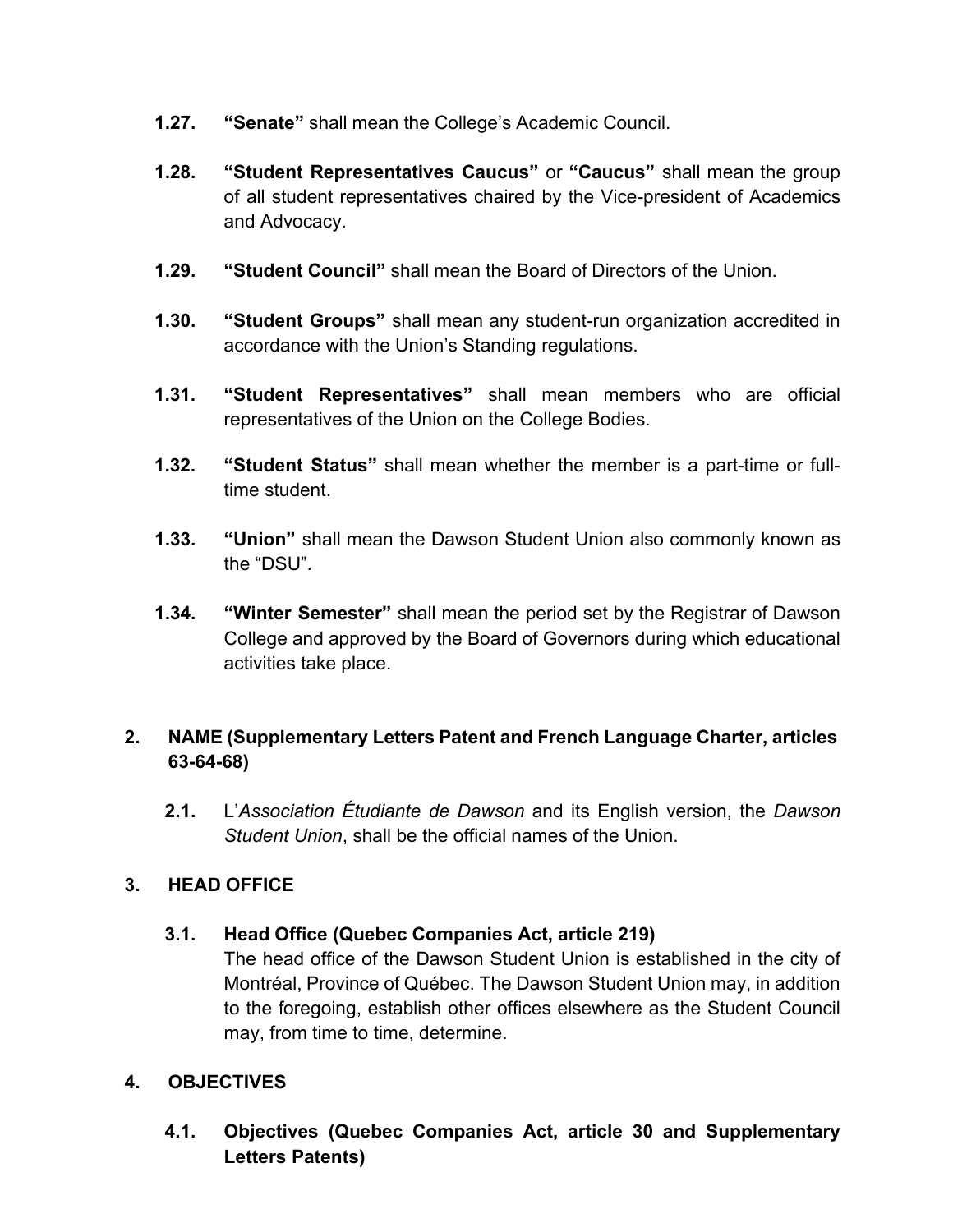The Union shall have the following objectives:

- a. to organise students on a democratic, co-operative basis for advancing students' interests, and advancing the interests of the students' community;
- b. to provide a common framework within which students can communicate, exchange information, and share experience, skills, and ideas;
- c. to bring students together to discuss and cooperatively achieve necessary educational, administrative, and legislative change wherever decision-making affects students;
- d. to facilitate organizing services for students;
- e. to achieve the goal of a system of post-secondary education which is accessible to all, which is of high quality, which recognises the legitimacy of student representation and the validity of Student's rights; and whose role in society is clearly recognised and appreciated;
- f. to organize activities promoting the social, recreational, and cultural interest of the students at Dawson College;
- g. to represent the interests of Dawson College students to all levels of the administration of Dawson College and to appoint all students required to represent the membership of their Union to all constituted or informal bodies of the College in accordance with an Act Respecting the Accreditation and Financing of Students' Associations.

## **5. MEMBERSHIP**

## **5.1. Membership**

Every person enrolled in at least one class during the current semester at the College shall be deemed a Member, including both students deemed by the College to be part-time students (hereafter referred to as "Part-Time Students"), and full-time students (hereafter referred to as "Full-Time Students") enrolled at the College shall be deemed a Member.

## **5.2. Membership Fee (Accreditation Act, article 52)**

All Members shall pay a membership fee, as set in Annex A of this Constitution.

## **5.3. Membership Under Extenuating Circumstances**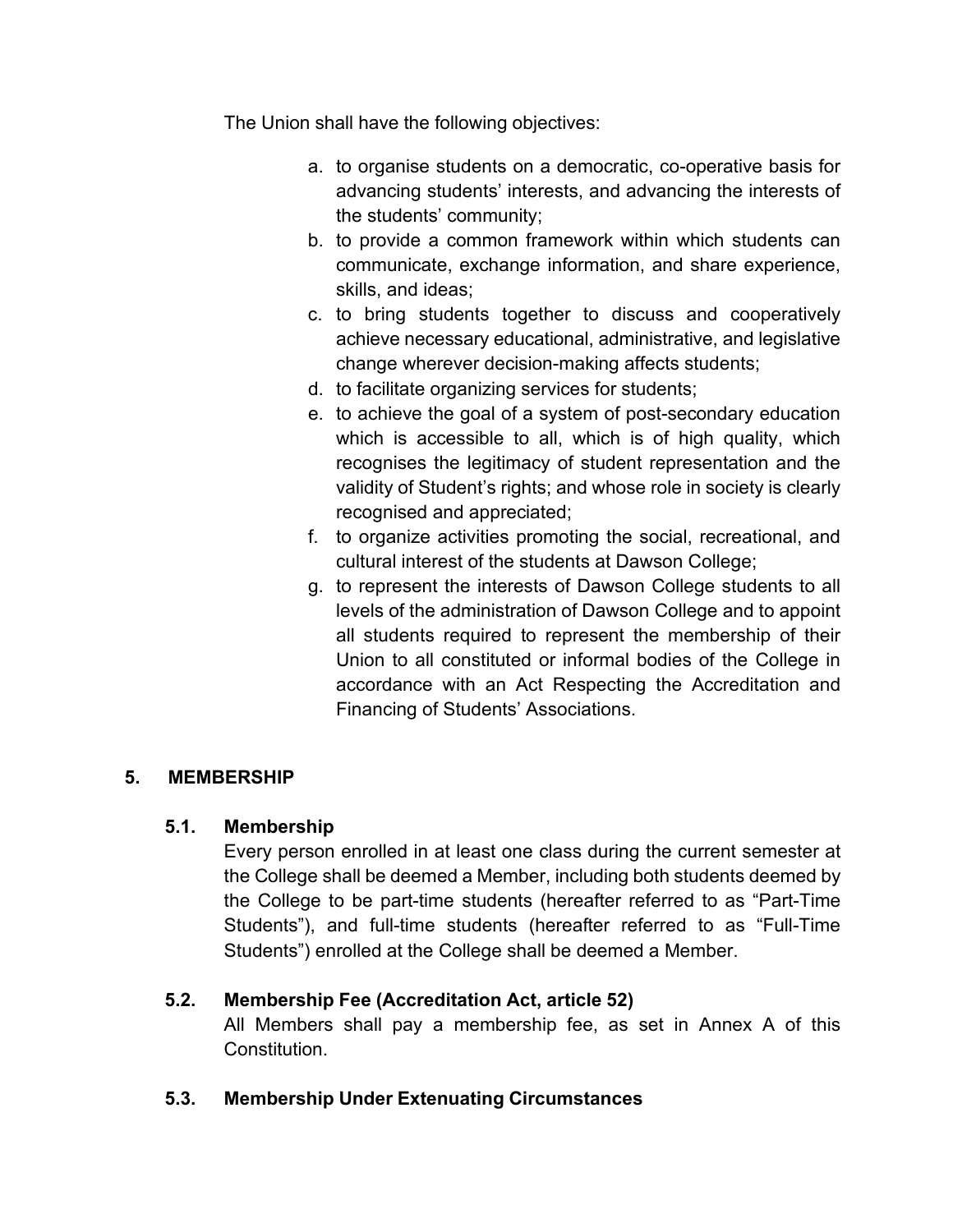A Member who, for reasons beyond their control or caused by unilateral actions of Dawson College, cannot fulfill the membership requirements, shall continue to be deemed a member if authorized by the Student Council by majority vote.

## **5.4. Honorary Membership**

The Student Council, by a two-thirds (⅔) majority vote at a meeting duly convened for that purpose, may, to recognize a special contribution to the Student Union, grant honorary membership to an individual who is not a member, with no right to vote in elections, by-elections, general assemblies nor to run and hold an elected office in the Student Union or serve as the Chief Returning Officer.

## **6. GENERAL ASSEMBLIES (Quebec Companies Act, article 98)**

## **6.1. Annual General Assembly**

The Annual General Assembly shall receive and take notice of the annual report of the Student Council, annual report of the Executive Officers and the financial statements of the Union, including the balance sheet, statements of revenue and expenditures and auditor's report, the nomination of the auditor, and take notice of, and decide on, any other matter which the General Assembly may legally consider. The General Assembly can also consider positions presented by the membership and Student Groups.

# **6.2. Calling the Annual General Assembly**

The Student Council shall call an Annual General Assembly to be held once in a given Financial Year in the Winter Semester.

General Assemblies shall be called by way of a notice sent by electronic mail. The notice of the meeting shall specify the place, the date, the time.

## **6.3. Place of Meeting**

General Assemblies shall be held at the main campus of the College or by virtual means in the case of extenuating circumstances where in-person presence is not possible.

## **6.4. Calling Meeting of a Special General Assembly**

Furthermore, the Student Council shall call a Special General Assembly if requested to do so by the President, by a two-thirds (⅔) majority vote of the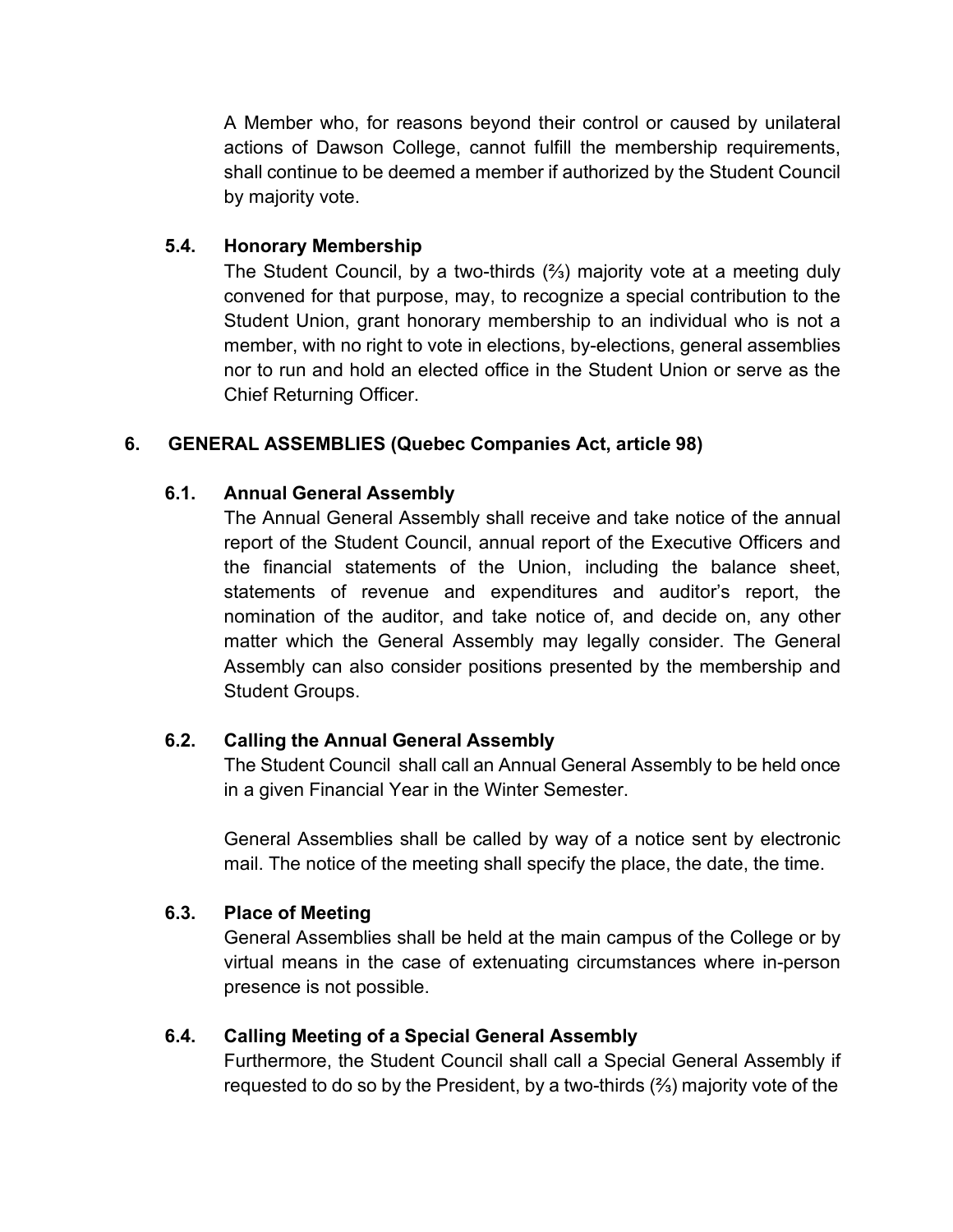Student Council or by a petition in writing by no fewer than fifty (150) Members of the Union from at least four (4) different academic sectors with no more than fifty percent (50%) being from any one academic sector. In case of a Special General Assembly to remove a Councillor from office, the petition in writing shall be supported in writing by no fewer than 3% of the membership who have the right to vote for that Councillor.

For a Special General Assembly, the notice shall additionally specify the nature of the business to be transacted, in which case no business that is not germane to the nature specified in the notice shall be transacted. The notice must be sent no less than forty-eight (48) hours prior to the date set for the meeting.

In the event that no motions are validly submitted, the General Assembly in question shall be cancelled.

## **6.5. Notice and Agenda**

The notice and the agenda along with all relevant documentation shall be made available to the membership no less than seventy-two (72) hours before a General Assembly. The agenda is set by the Student Council and cannot be amended at the General Assembly without unanimous consent. It must follow following orders of business for Annual General Assemblies:

- 1. Adoption of the Minutes of the previous meeting.
- 2. Presentations and Announcements
- 3. Reports
- a. Report of the Student Council
- b. Reports of the Executive Officers
- c. Auditor's Report (Financial Statements)
- 4. Special Orders
	- a. Appointment of the Auditor
- 5. New Business
	- a. Union Positions (if applicable)
- 6. Question Period

The Agenda must specify what will be the topic of discussion under the specific orders of business. In the case of Union positions, such positions must be submitted to the Chair at least seventy-two (72) hours before the deadline to send the agenda. Such positions must respect Union policies and correspond to Standing regulations of the Union.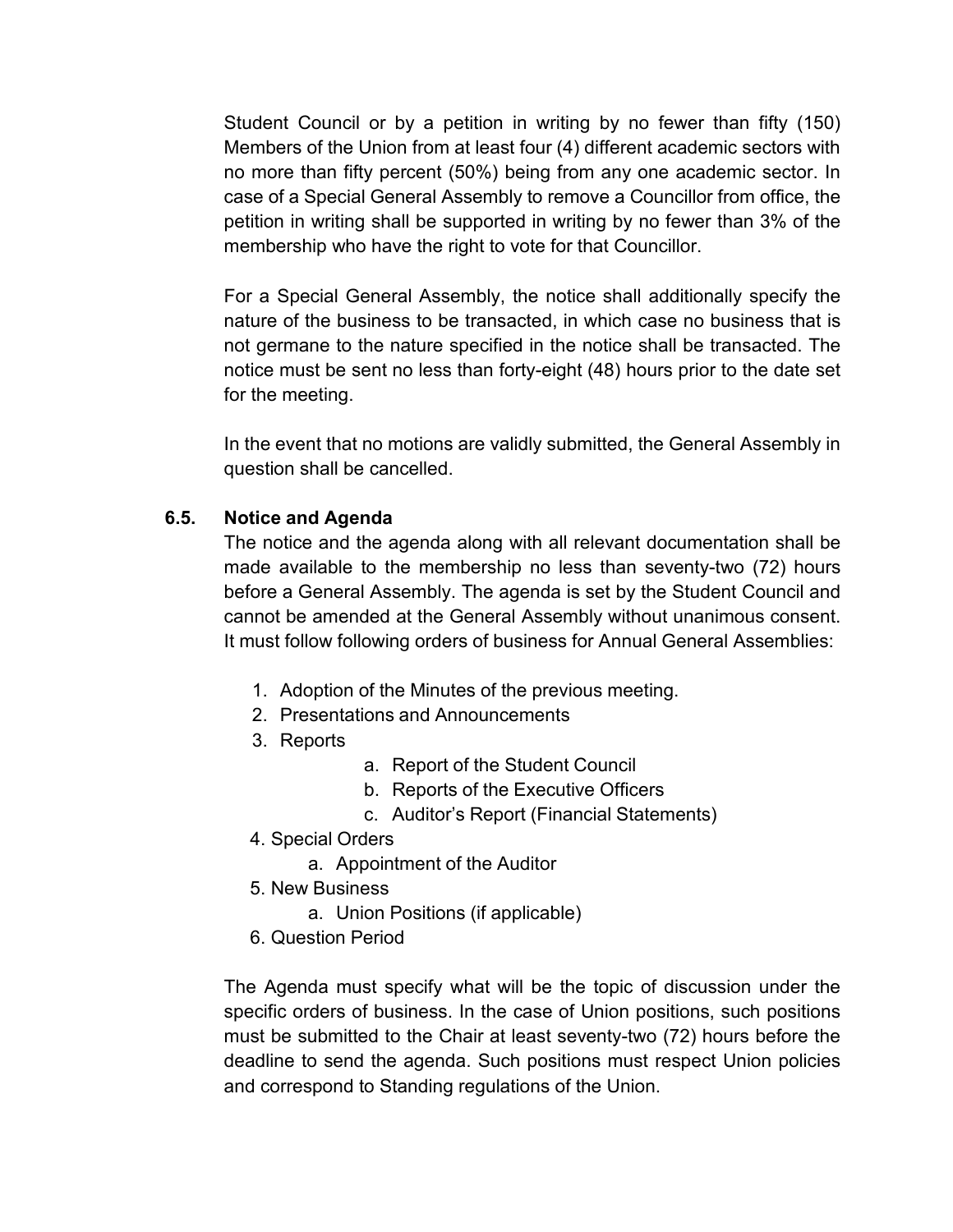In the event of a Special General Assemblies, the agenda only contains the item(s) for which the assembly was called for.

No notice is required for any adjourned meeting. At the continuance of the meeting, the Members may resume dealing with the business for which the original meeting was called.

### **6.6. Quorum of the Annual General Assembly**

Quorum for a regular General Assembly shall be thirty (30) Members of the Union. The Chair and Secretary shall not be counted towards the quorum at the General Assembly, unless they are members.

If quorum is not reached at a General Assembly, those Members present shall have the power to adjourn the meeting and fix the time of the adjourned meeting.

## **6.7. Quorum of a Special General Assembly**

Quorum for a special General Assembly shall be three-hundred (300) Members of the Union. In the case of a Special General Assembly for the removal of an Councillor of the Student Council, the quorum shall be three percent (3%) of the student population of the academic sector constituency they represent. The Chair and Secretary shall not be counted towards the quorum at the General Assembly, unless they are members.

If quorum is not reached at a General Assembly, those Members present shall have the power to adjourn the meeting and fix the time of the adjourned meeting. No notice is required for any adjourned meeting. At the continuance of the meeting, the Members may resume dealing with the business for which the original meeting was called.

#### **6.8. Rules of Procedure**

General Assemblies shall be conducted according to the most recent edition of Robert's Rules of Order, in its most current edition, subject to any special rules of procedure adopted by the Student Council.

#### **6.9. Strike General Assembly**

A Special General Assembly must be called to consider business related to a Union strike. Quorum for a resolution to put the Union on strike shall be the same as the quorum of a Special General Assembly.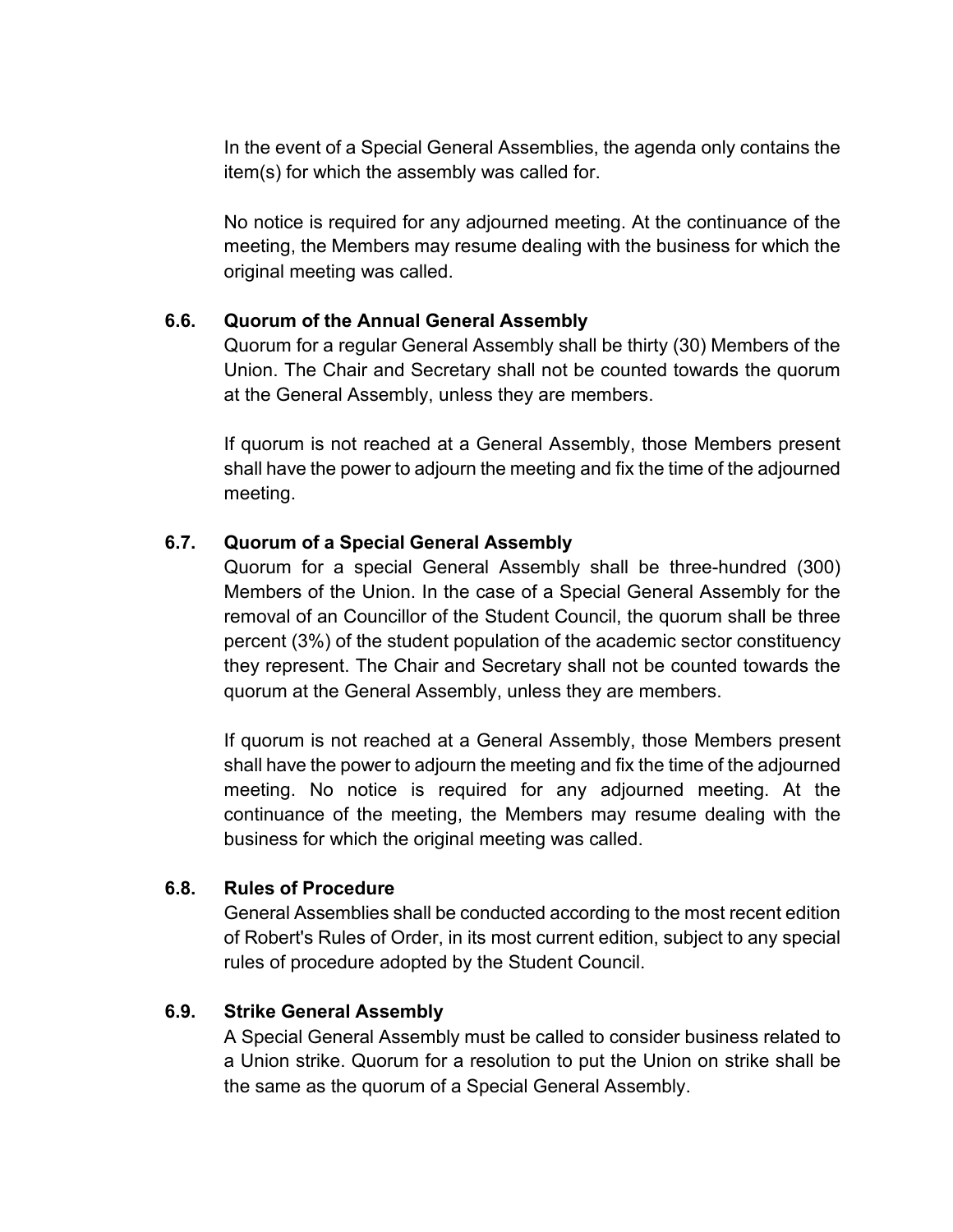## **6.10. Voting**

All Members shall be eligible to vote at a General Assembly. Unless otherwise provided for in the law, this Constitution, or the Standing regulations, all questions submitted to the Members shall be decided by a simple majority vote. Voting by proxy shall not be permitted.

The Chair and Secretary shall not have the right to vote at meetings of the General Assembly, unless they are members.

## **6.11. Chair**

The Chair of the Student Council shall also be Chair for all General Assemblies. In the event that such a chair cannot be present, the Student Council may appoint a temporary replacement.

## **6.12. Secretary**

The Secretary of the Student Council shall also record the minutes of the General Assemblies. In the event that such a chair cannot be present, the Student Council may appoint a temporary replacement.

# **7. STUDENT COUNCIL (Quebec Companies Act section 83 and supplementary letters patents)**

# **7.1. Powers and Responsibilities (Quebec Companies Act sections 83 and 91)**

The Student Council shall be the Board of Directors of the Union required under the Quebec Companies Act. It supervises the management and administer the business and affairs of the Union and shall exercise all of the powers of the Union, except for those which the Quebec Companies Act expressly reserves to the Members, the whole subject to the provisions of the Quebec Companies Act, the Constitution and the Standing regulations.

It shall do the following:

- a. Set Standing Regulations for the Union
- b. Adopt the annual budget
- c. Adopt financial statements
- d. Responsible for the general oversight of the Executive
- e. Create committees as deemed necessary by the Student Council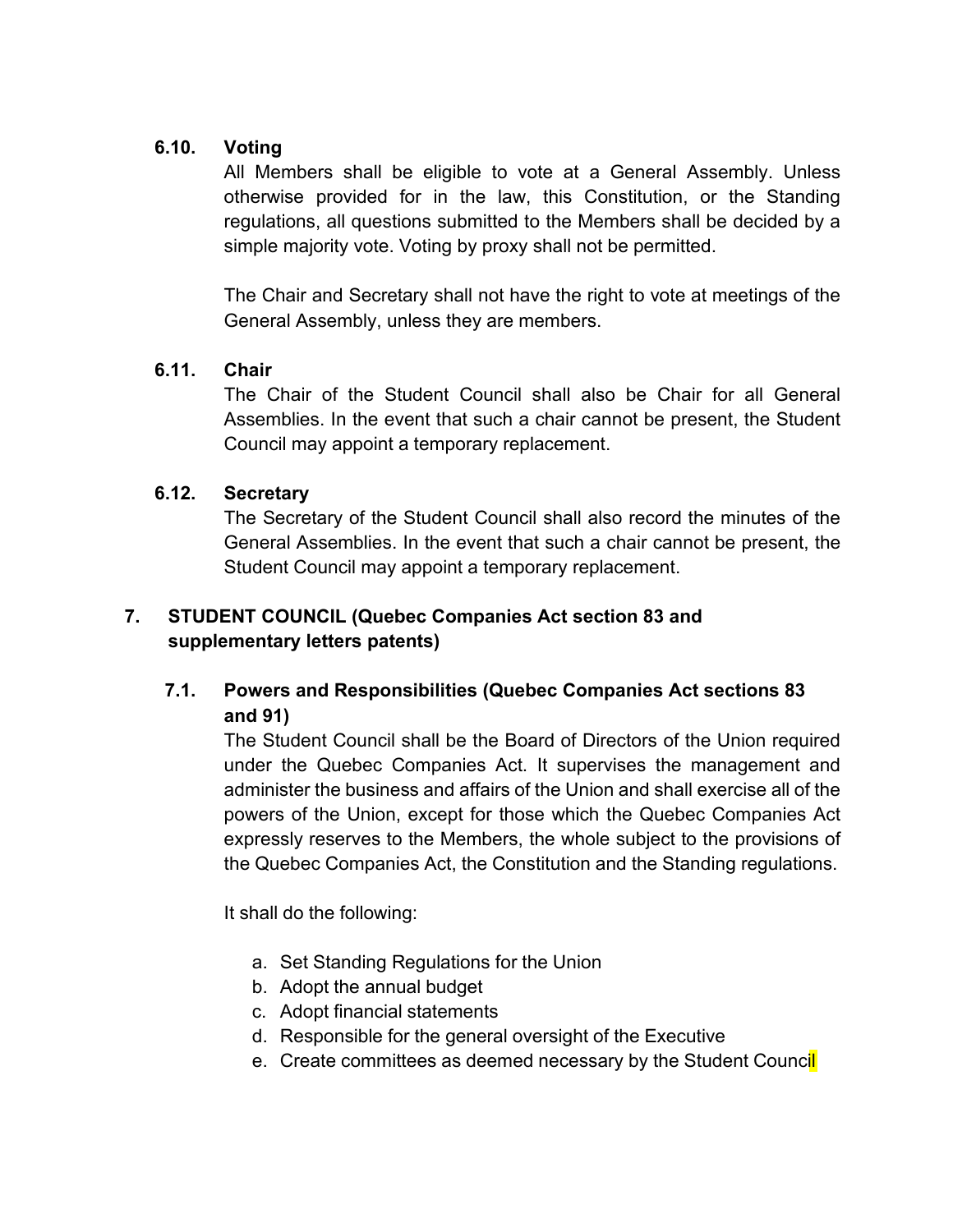# **7.2. Composition (Quebec Companies Act, article 87)**

The Student Council shall be composed of a total of fourteen (14) voting members and seven (7) non-voting members. The Student Council shall be composed of:

- a. Each Academic Sector at Dawson College which shall be represented by at least 1 (one) voting Councillor;
- b. The total of Councillors will not surpass twelve (12).
- c. The specific composition of the student council specified above shall be determined by the Student Council before calling any Election of the Student Council. The composition decided upon shall appropriately reflect the composition of the membership in the different academic sectors of the College.
- d. The President and Vice-President of Finance shall be ex-officio voting members of the Student Council;
- e. All officers of the Union, notwithstanding section (d), shall be nonvoting ex-officio members of the Student Council;
- f. The Administrative Director shall be an ex-officio non-voting member of the Student Council with respect to their duties as Secretary of the Union;
- g. The Chair shall be a non-voting ex-officio member of the Student Council in the exercise of their mandate as Chair of the Student Council.

# **7.3. Qualifications**

The following persons shall not be eligible for the office of Student Councillor fo the:

- a. such persons who have not yet reached the age of majority, upon taking office;
- b. such persons who are not qualified to be a Councillor due to the institution of a regime of protective supervision in their respect or by one of the common causes of extinction of obligations provided for by law, such as if such person is recognized by a court as having lost the ability to reason, if such person becomes bankrupt, suspends their payments or if such person makes arrangements with their creditors;
- c. such persons who are not members or a student of the Academic Sector for which they seek to represent;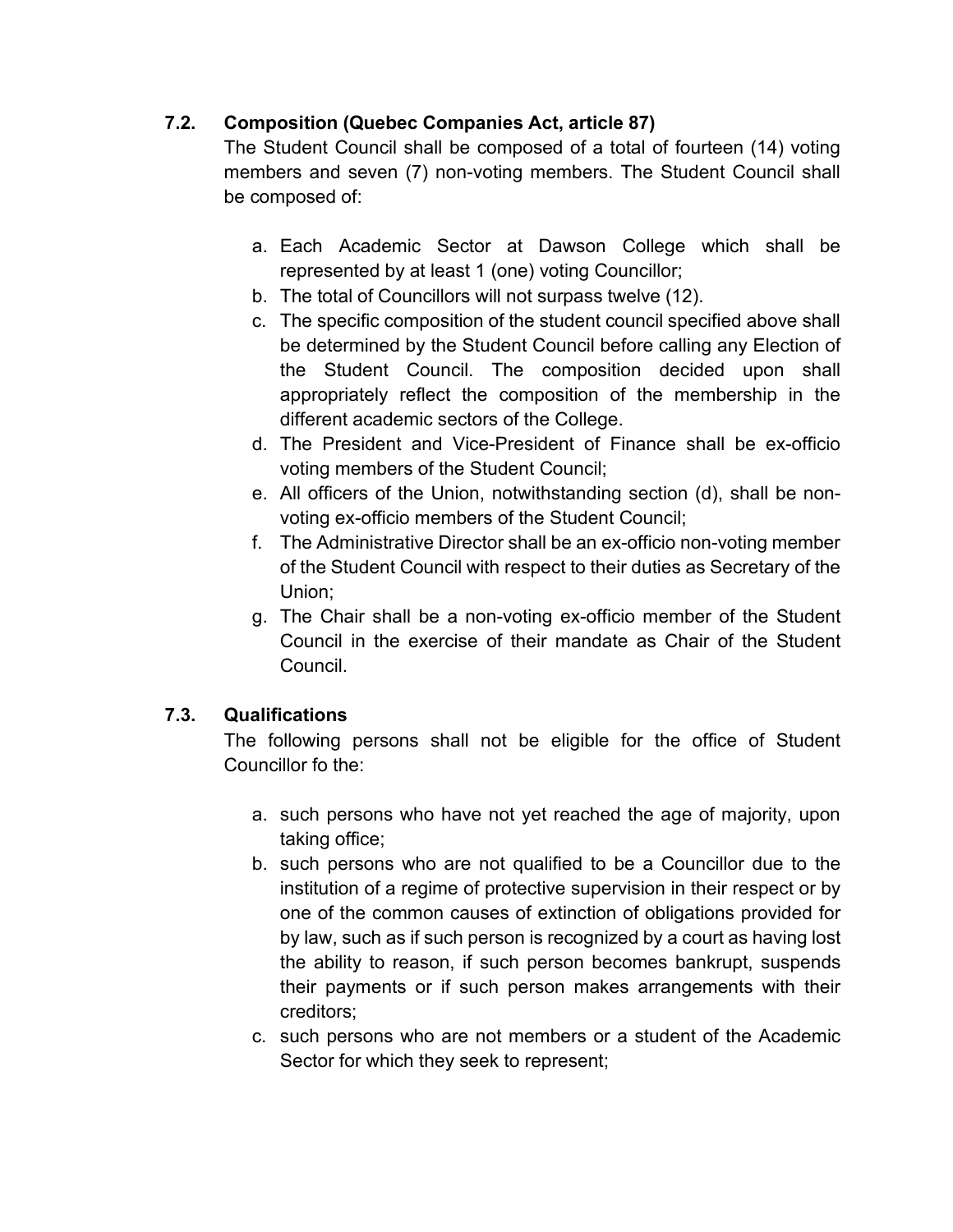- d. Such persons who hold a Returning Officer position and/or intends on assisting the Returning Officers in their duties during the election cycle;
- e. Such persons who would hold more than one position during their given mandate in one or more of the following: Student groups, Executive and/or Student Council; and
- f. Such persons who are employed by the Union.

## **7.4. Term of Office**

The term of each Councillor of the Union commences on the first (1st) of June following their election and will end on the following thirty-first (31st) of May.

## **7.5. Election**

The Councillors shall be elected by and from the Members of the Union who are part of the academic sector for which they seek office.

# **7.6. Resignation**

Any Councillor may resign from office at any time by forwarding a letter of resignation to the Chair by electronic mail, courier or by registered mail. The resignation shall become effective on the date when the letter of resignation is sent to the Union or on such other date as may be specified in the letter.

# **7.7. Removal from Office (Supplementary Letters Patents)**

Any Councillor who missed three (3) meetings without justifiable cause shall be deemed to have resigned from the Student Council. A Councillor who has a justifiable cause may ask the Council to excuse them for their absence.

Any Councillor may be removed from office by the members who have the right to elect that Councillor, at a Special General Assembly called in accordance with this Constitution.

The Councillor against whom a request for removal from office is directed shall be notified of the place, the date, and the time of the meeting of the Student Council called to remove them within the same time frame as that provided by the Constitution for the calling of such a meeting of the Student Council . Such Councillor shall have the right to attend and to address the meeting or, in a written statement read by the Chair, to put forth the reasons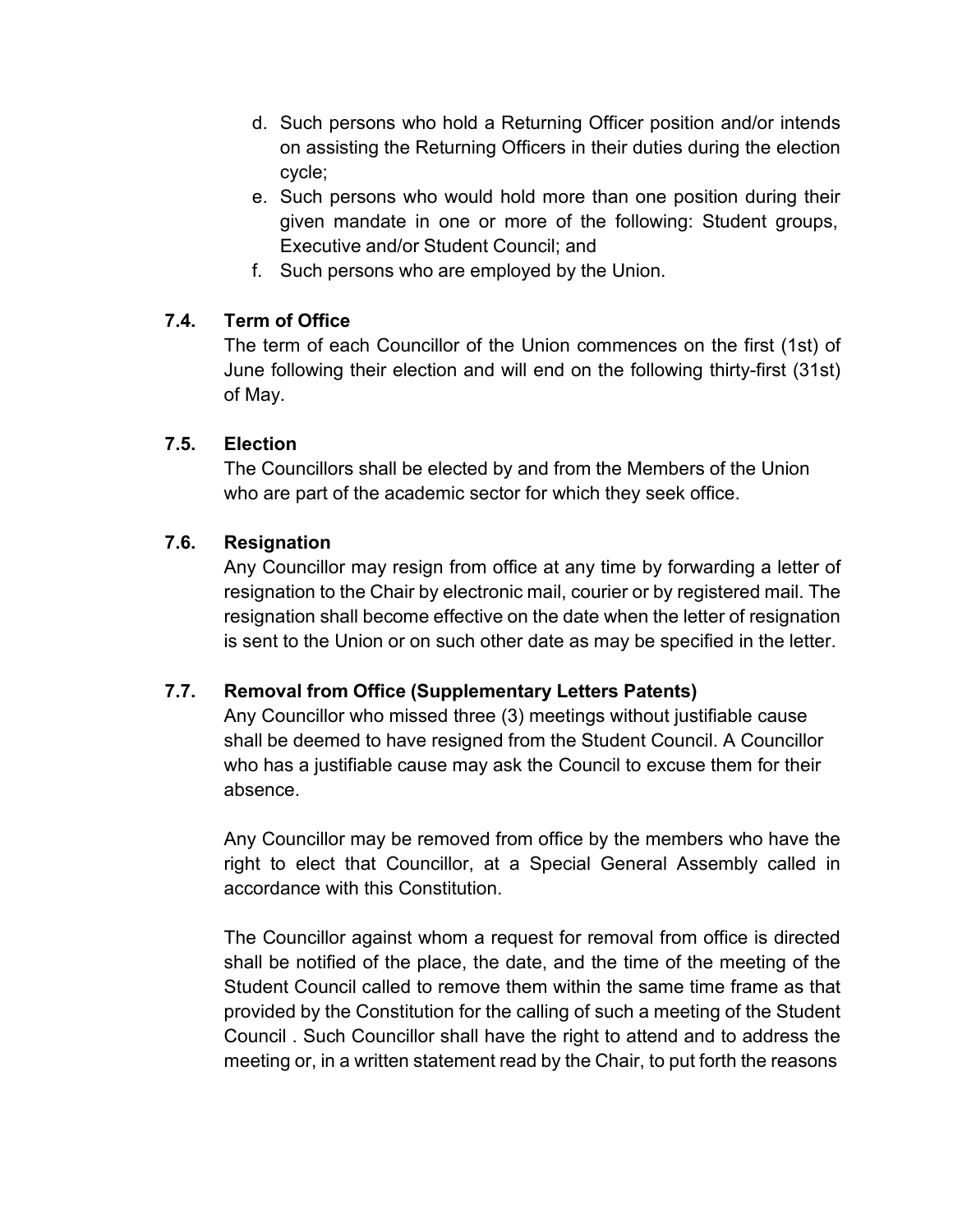why such Councillor opposes the proposed removal from office. Such Councillor shall not have the right to vote on their own removal.

## **7.8. End of Term of Office**

The term of office of a Councillor shall end in the event of death, resignation, removal from office or where the Councillor ceases to be qualified to be a Councillor in accordance with the Constitution.

## **7.9. Replacement and Vacancy**

A Councillor whose term of office ends in accordance with the previous section shall be replaced, from among the Members, by a resolution of the Student Council for a term extending to the expiry of the original term of the Councillor so replaced. Where the members of the Student Council number fewer than seven (7) voting individuals following vacancies, the Student Council shall no longer be able to meet or act and the vacancies shall be filled by the means of by-elections.

## **7.10. Chair**

The Chair of the Student Council is elected by members of the Student Council. They are to chair and administer meetings of the Student Council and to act on behalf of the Student Council when instructed to do so by the Student Council. The Chair may not be a member, an employee or have any other ties to the Union other than those concerning their role as Chair. The chair is also called to chair General Assemblies and any other committees they are assigned to. The term of the office of the Chair shall run from the Second meeting of the newly inducted Councillors and Executive Officers to the first meeting of the following mandate.

However, should the chair be vacant, the Student Council shall, within twenty (20) days, elect a new Chair to carry out the duties stated above for the remainder of the term. In the event of an absence of the Chair, an actingchair may be elected from among the voting members of the Student Council. The Chair may be removed by a two-thirds majority vote of the Student Council at a duly convened meeting of the Student Council. Officers may not assume the Chair except on an acting basis, and then only when the regular Chair is absent or incapacitated, or when there is no regular Chair. The Chair may not vote.

## **7.11. Secretary**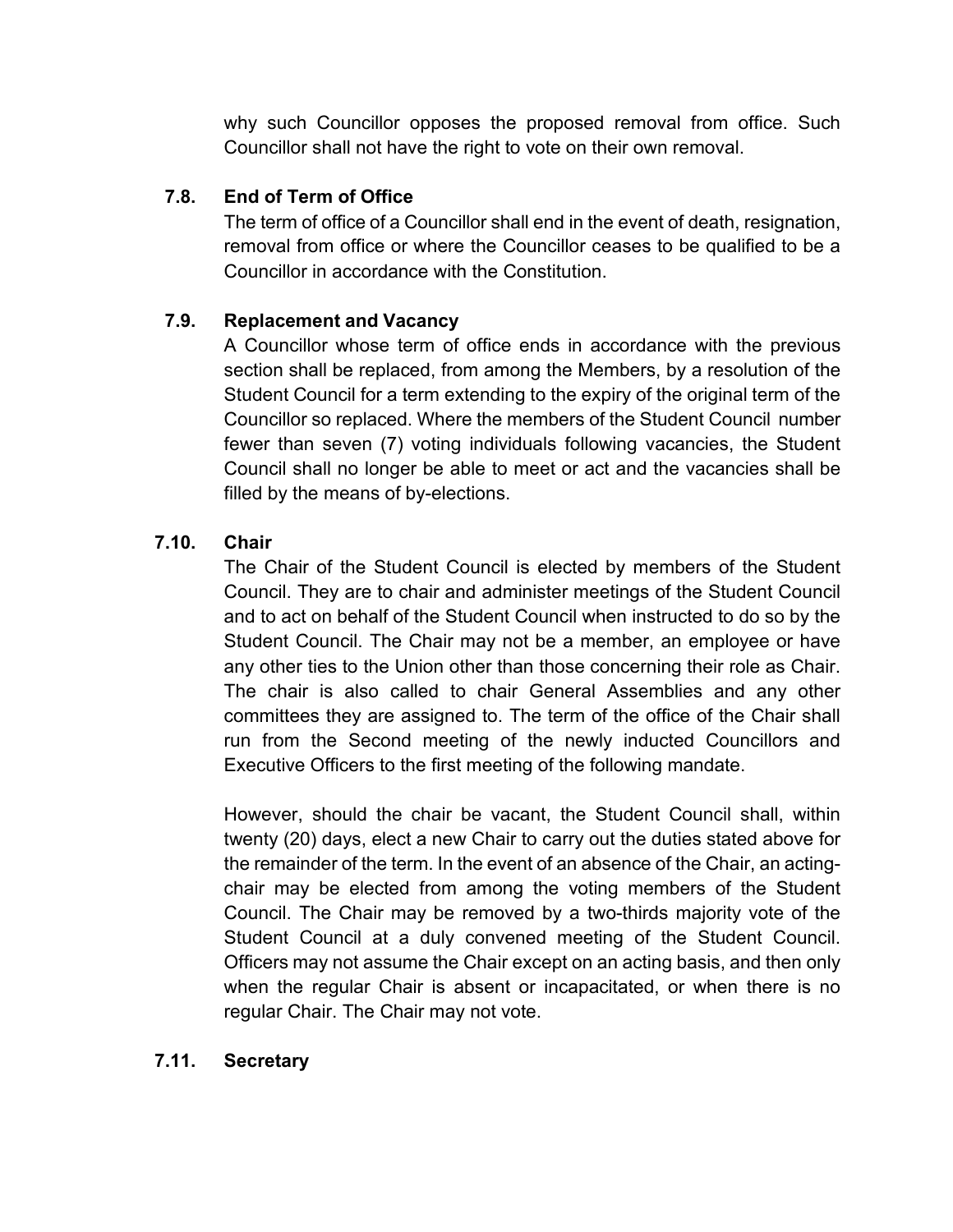The Administrative Director shall be the Secretary of the Student Council , of the General Assemblies and any sub-committee of the Student Council. The Secretary shall be tasked with preparing the agenda, minutes and any other documents necessary for conducting business in Board meetings and General Assemblies. Further the Secretary shall be tasked with keeping all Union records and signing on minutes once they are approved along with the Chair of the Student Council.

In the event of an absence or vacancy of the Secretary position, the Student Council shall elect an acting-Secretary from among the Councillors until the Administrative Director position is filled. The Interim-Secretary may be removed by a simple majority vote of the Student Council at a duly convened meeting of the Student Council .

### **7.12. Remuneration and Expenses**

Councillors shall receive no remuneration with respect to their duties. The Student Council may, by way of resolution, authorise the reimbursement of expenses incurred by Councillors in the exercise of their duties.

The Chair's remuneration shall be fixed by the Student Council. The Student Council may, by way of resolution, authorize the reimbursement of expenses incurred by Chair and Secretary in the exercise of their duties.

## **7.13. Committees**

The Student Council may, by way of resolution or Standing regulations, create standing committees and ad hoc committees, as necessary, which shall have powers and responsibilities as determined by the Student Council except for those which the Quebec Companies Act expressly reserves to the Student Council as Board of Directors of the Union.

Those persons appointed or elected to these committees need not be Councillors or Officers of the Union. Those persons who are members of such additional committees shall not be remunerated for their services, however, the Student Council may, by way of resolution, authorize the reimbursement of expenses incurred by committees in the exercise of their functions.

## **8. MEETINGS OF THE STUDENT COUNCIL**

## **8.1. Calling of the Regular Meetings**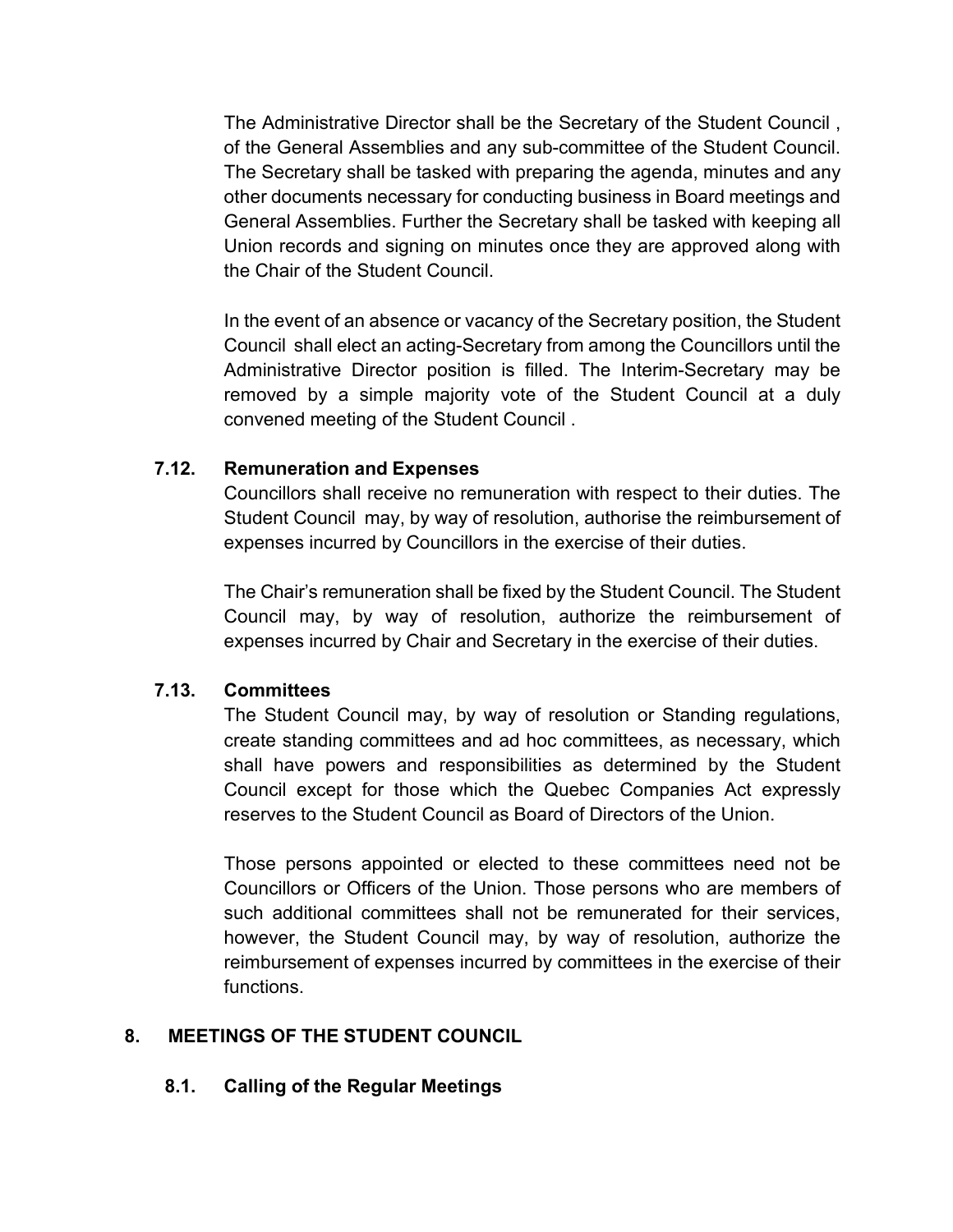There shall be no fewer than eight (8) regular meetings of the Student Council per Financial Year. The meeting schedule shall be set by the Student Council at the first meeting of each new financial year.

Members who are not Councillors of the Student Council shall receive notice of and be permitted to attend meetings of the Student Council , with the exception of In-Camera sessions. However, they shall not have the right to vote and shall not be counted towards the quorum at meetings of the Student Council.

## **8.2. Calling of Special Meetings**

The Chair, upon request of the President or any four (4) Councillors may call a special meeting of the Student Council. Such meetings shall be called by way of a notice sent by electronic mail.

## **8.3. Participation By Way of Electronic Means**

Regular meetings of the Student Council are held in person. In extraordinary circumstances, regular meetings can be held virtually. Special Council meetings may be held in person or virtually.

A Councillor may submit a request to the Chair to participate in a meeting of the Student Council by electronic means, if deemed justifiable by the Chair. such as teleconference or videoconference, which enables such Councillor to hear and communicate adequately with the other Councillors. In such a case, the Councillor shall be deemed to have attended the meeting.

## **8.4. Quorum**

The quorum for the meetings of the Student Council shall be a simple majority of the voting Members of the Student Council currently holding office with a minimum of seven (7).

## **8.5. Notice and Agenda for Regular Meetings**

The notice for regular and special meetings of the student council shall be sent by the Secretary to the members of the Student Council no less than seventy-two (72) hours prior to the meeting. In case of an emergency, the notice can be reduced to twenty-four (24) hours for special meetings. Furthermore, the notice will be made available to the general membership with exception to confidential matters. The notice must contain an agenda and all relevant documentation and resolutions. The agenda is prepared by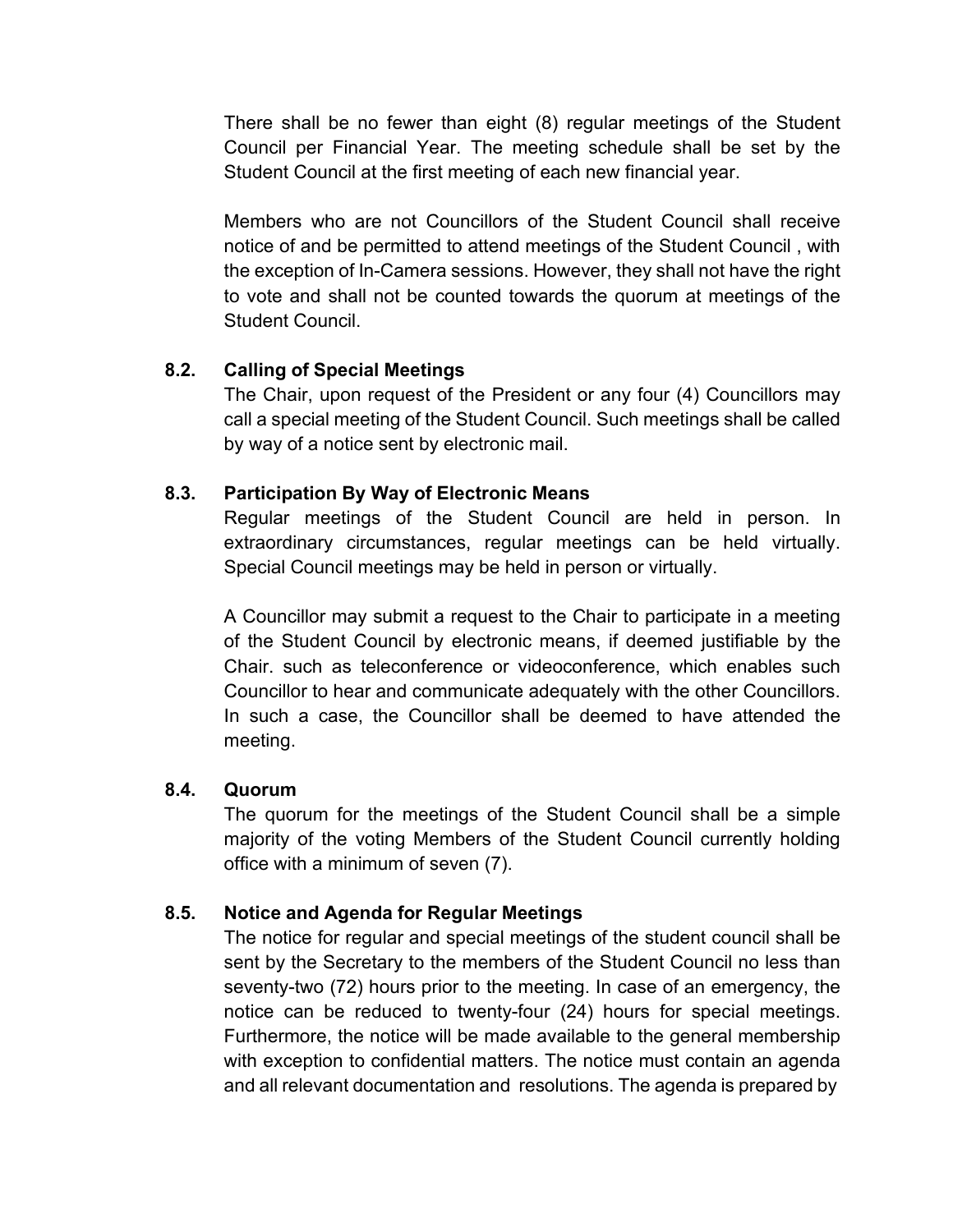the Secretary under recommendation of both the Chair and the President. Items from Councillors may be included in the agenda if they are received at least twenty-four (24) hours before the deadline of the notice. The agenda must take the following form for the points of business applicable:

- 1. Adoption of the Agenda
- 2. Adoption of the Minutes
- 3. Correspondances and Announcements
- 4. Guest Presentations
- 5. Reports
	- a. Executive Officers
	- b. The Chair
	- c. Standing Committees
	- d. Ad-Hoc Committees
- 6. Special Orders
- 7. Unfinished Business
- 8. New Business
- 9. Question Period (All members of the Union)
- 10. In-Camera session
- 11.Date of the next meeting

#### **8.6. Procedure**

Meetings of the Student Council shall be conducted according to the most recent edition of Robert's Rules of Order except for the rules that contravene this Constitution or Standing regulations established by the Student Council.

#### **8.7. In-Camera Sessions**

In order to enter an In-Camera session, a motion must be adopted by a simple majority vote. Such sessions must be minuted and such minutes must be adopted in an In-Camera session at the subsequent meeting.

#### **8.8. Vote**

Each Councillor has the right to one (1) vote. All questions submitted to the Student Council shall be decided by a simple majority vote, unless otherwise required by the Constitution, the Standing regulations or by law.

No votes by proxy are permitted.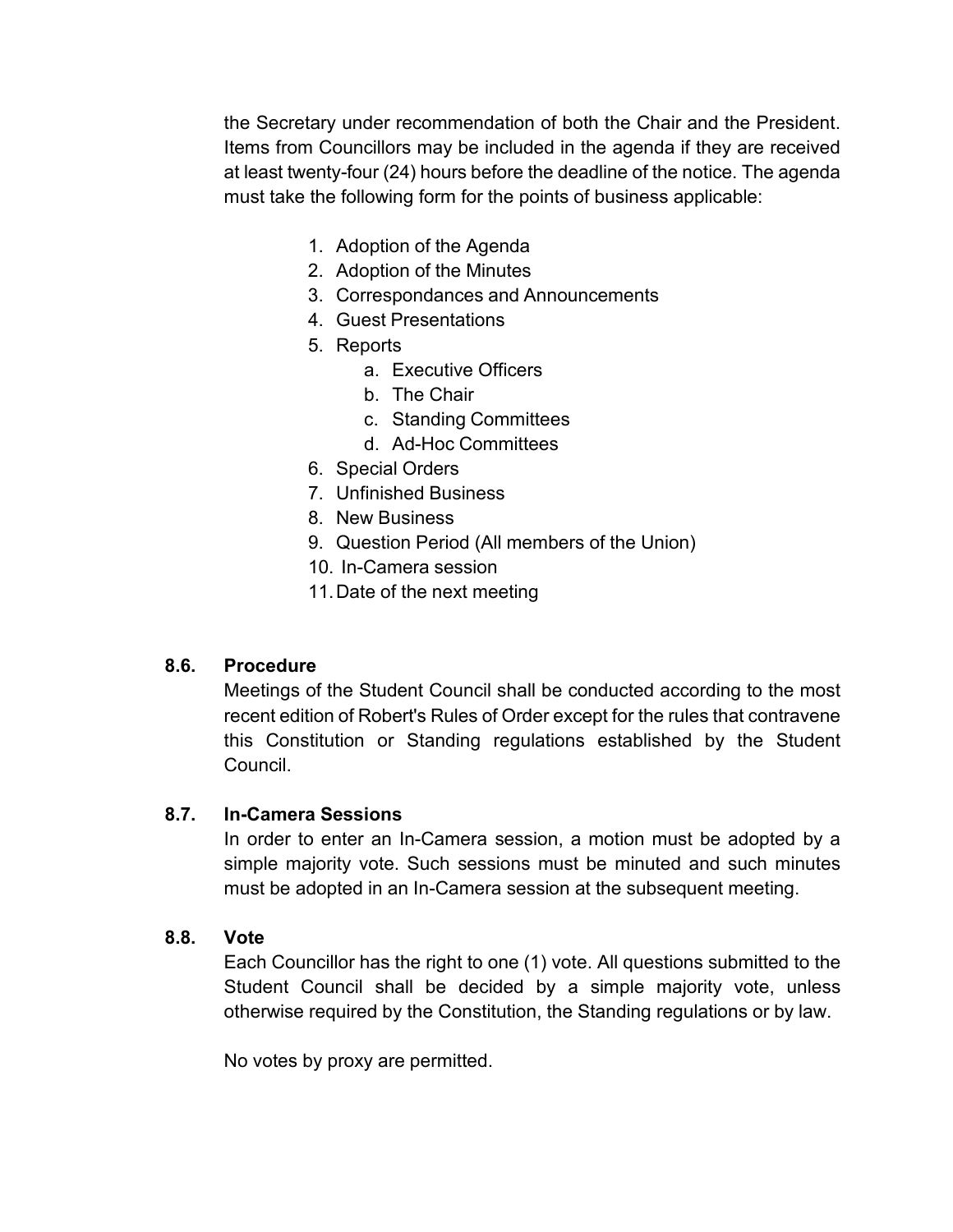## **8.9. Resolution in Writing (Quebec Companies Act, article 89.3)**

A resolution in writing, signed outside a meeting by all voting-members of the Student Council, is as valid as if it had been passed at a meeting of the Student Council.

## **8.10. Adjournment**

The Chair may, with the consent of the Councillors in attendance at a meeting of the Student Council , adjourn any meeting of the Councillors to another date and place that the Chair chooses, without having to give further notice to the Councillors. At the continuance of the meeting, the Councillors may validly decide on any matter which was not settled at the original meeting, provided a quorum is present. The Councillors who constituted the quorum at the original meeting need not be those constituting the quorum at the continuance of the meeting. If a quorum does not exist at the continuance of the meeting, the meeting shall be deemed to have terminated with the previous meeting, or when the adjournment was pronounced at the previous meeting.

# **9. EXECUTIVE**

## **9.1. Executive Officers of the Union**

The Executive Officers of the Union shall be the following:

- a. the President;
- b. the Vice-President of Internal Affairs and Operations;
- c. the Vice-President of Finance;
- d. the Vice-President of Student Life;
- e. the Vice-President of External Affairs;
- f. the Vice-President of Services and Sustainability;
- g. and the Vice-President of Academics and Advocacy.

## **9.2. Eligibility**

All persons who have been Members during the current Financial Year.

The following persons shall not be eligible for the office of Executive Officer:

- a. such persons that have not yet reached the age of majority, upon taking office;
- b. such persons who are not qualified to be an Executive Officer due to the institution of a regime of protective supervision in their respect or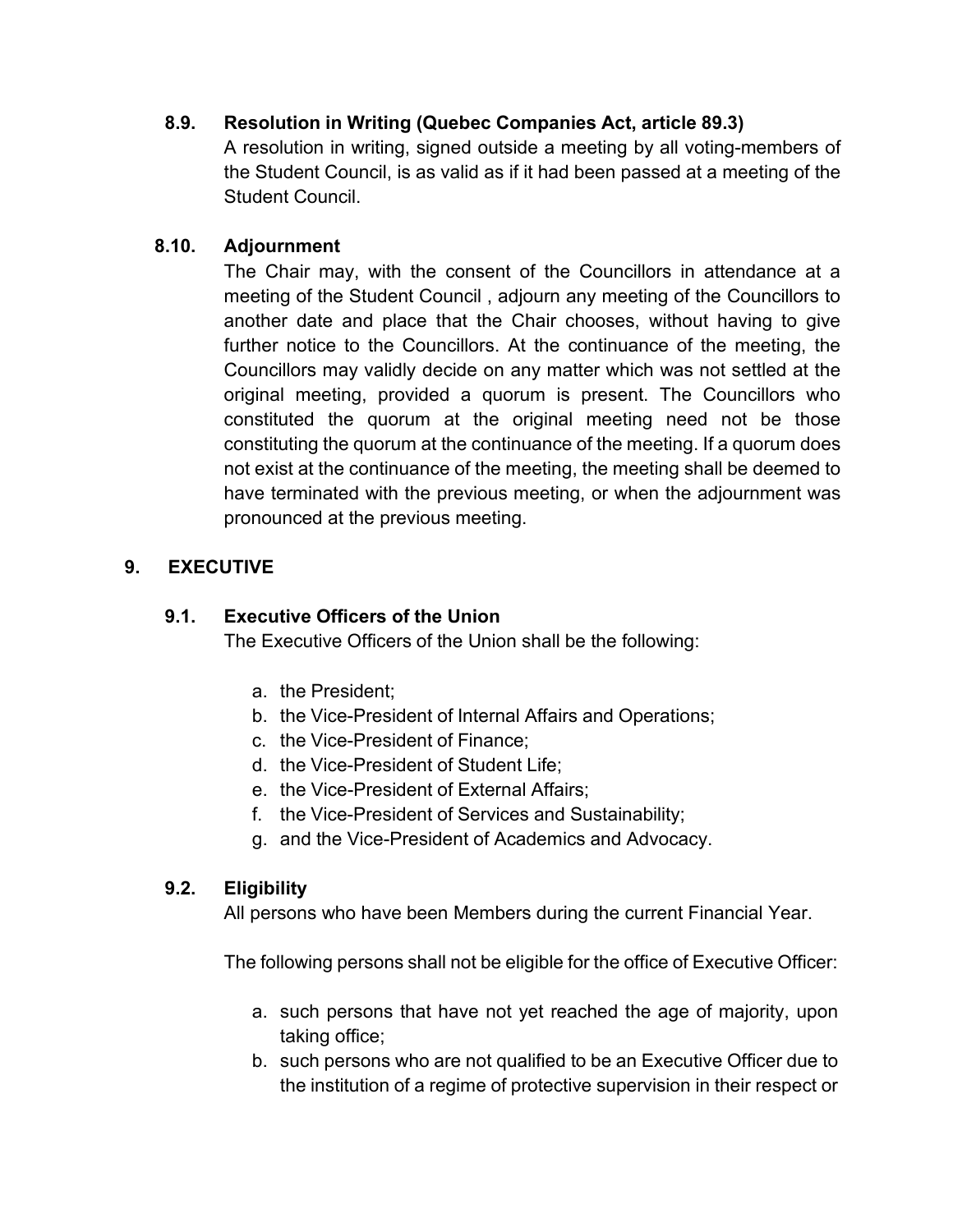by one of the common causes of extinction of obligations provided for by law, such as if such Officer is recognised by a court as having lost the ability to reason, if such Officer becomes bankrupt, suspends their payments or if such Officer makes arrangements with its creditors;

- c. Such persons who hold a Returning Officer position and/or intends on assisting the Returning Officers in their duties during the election cycle;
- d. Such persons who would hold more than one position during their given mandate in one or more of the following: Student groups, Executive, and/or Student Council; and
- e. Such persons who are employed by the Union.

## **9.3. Term of Office**

The term of each Executive Officer of the Union commences on the first (1st) of June following their election and will end on the following thirty-first (31st) of May.

## **9.4. Resignation**

Any Executives Officer may resign from office at any time by forwarding a letter of resignation to the President or in case of resignation of the President to the Chair of the Student Council of the Union. This can be in the way electronic mail, courier or by registered mail. The resignation shall become effective on the date when the letter of resignation is sent to the Union or on such other date as may be specified in the letter.

## **9.5. Removal from Office**

Any Officer may be removed from office by way of a resolution adopted at a General Assembly called for this purpose, by a two-thirds (⅔) vote of the Members present. The Student Council may, upon resolution adopted by two-thirds (⅔) of the Student Council, call a special general assembly to consider the removal of the Executive Officer. The Student Council may also, by a two-thirds (⅔) majority vote, suspend an Executive Officer until the time of the Special General Assembly, but not more than fifteen (15) days. Should the Special General Assembly not reach quorum, the Student Council can renew the suspension once for another period of fifteen (15) days.

The Executive Officer against whom a request for removal from office is directed shall be notified of the place, the date, and the time of the General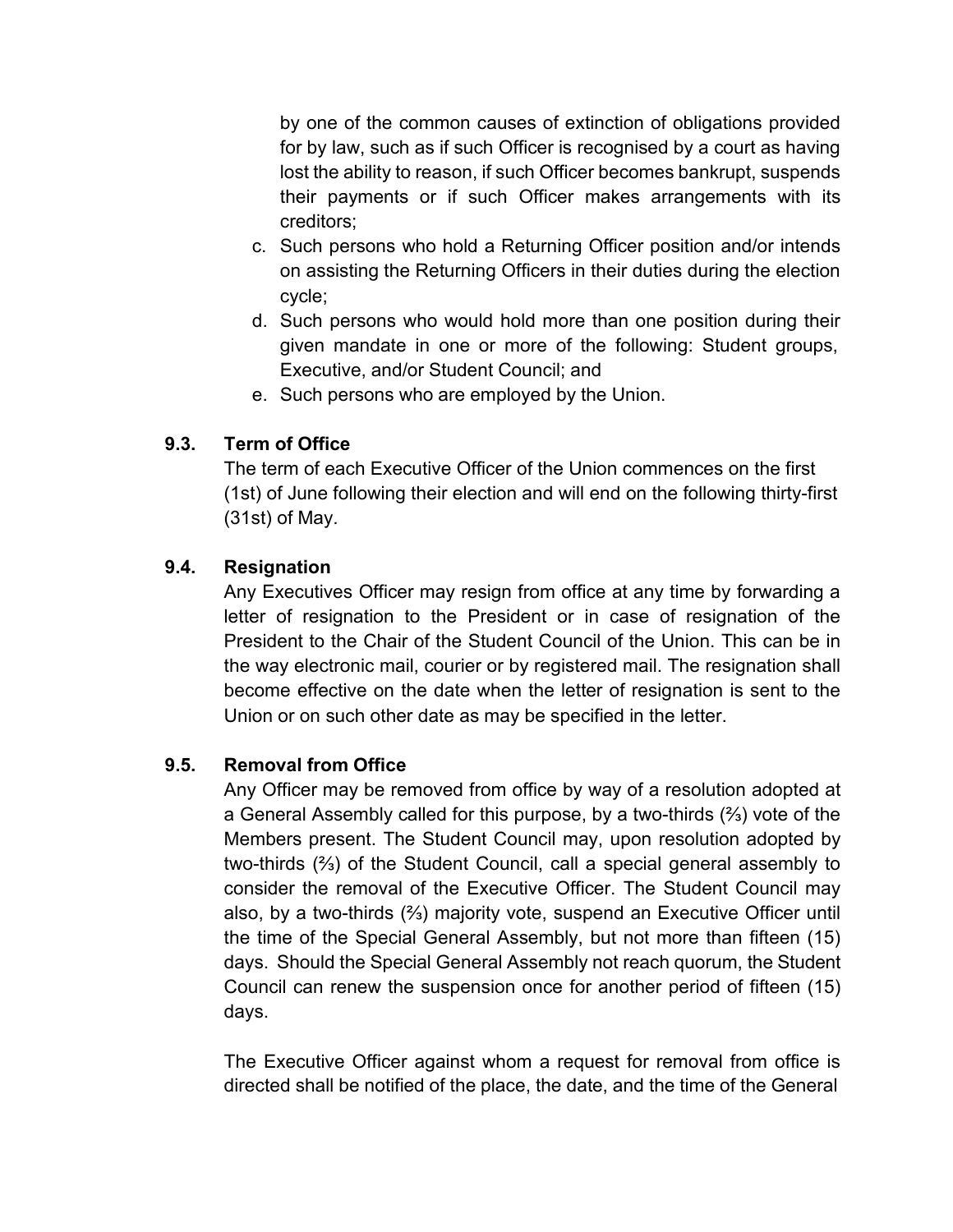Assembly called to remove them within the same time frame as that provided by the Constitution for the calling of such General Assembly. Such Officer shall have the right to attend and to address the meeting or, in a written statement and read by the Chair, to put forth the reasons why such Officer opposes the proposed removal from office.

### **9.6. End of Term of Office**

The term of office of an Executive Officer shall end in the event of death, resignation, removal from office or where the Officer ceases to be qualified to be an Officer in accordance with the Constitution.

### **9.7. Replacement and Vacancy**

An Officer whose term of office ends in accordance with the previous section may, at the discretion of the Officers, be replaced pursuant to an Election for a term extending to the expiry of the original term of the Officer so replaced.

In the event that the Officers decide to forego said Election, the Office of an Executive Officer whose term of office ends in accordance with the previous section may remain vacant if the total number of Executive officers does not fall below five (5). Otherwise, a by-election must be called in accordance with this Constitution.

## **9.8. Remuneration and Expenses**

The remuneration of Executive Officers shall be fixed by the Student Council. The Student Council may, by way of resolution, authorize the reimbursement of expenses incurred by Officers in the exercise of their duties.

## **9.9. Powers and Duties**

Except as otherwise provided in the Constitution, the Student Council shall determine the powers of the Executive Officers of the Union. The members of the Student Council may delegate all of their powers to the Executive Officers, except for the powers which the members of the Student Council are required to exercise themselves or those requiring the approval of the Members of the Union. The Executive Officers shall also have the powers set out in the Quebec Companies Act which are inherent in the nature of their office. In case of absence, incapacity, a refusal or failure to act or for any other reason the Student Council considers sufficient, the Student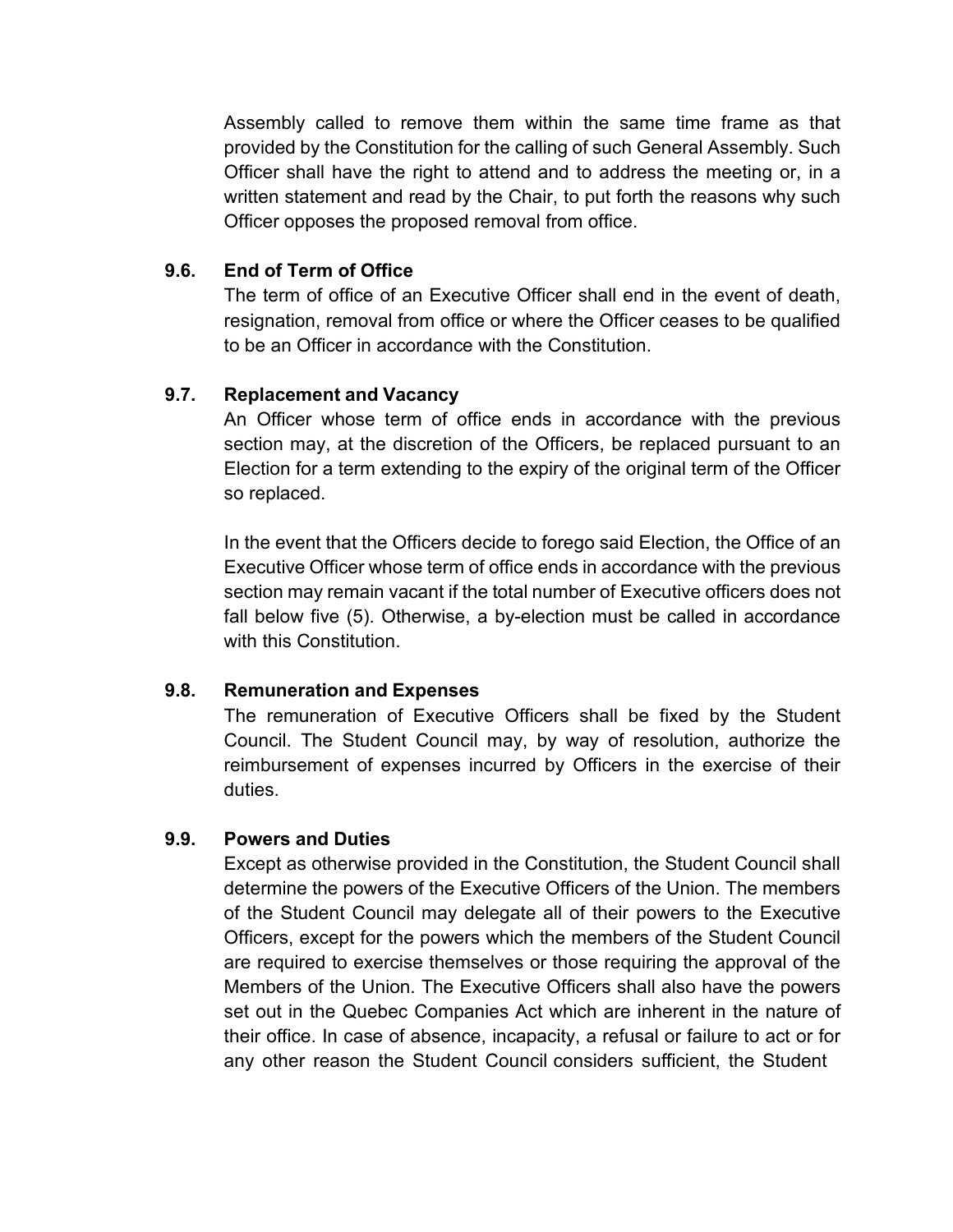Council may, exceptionally and for a determinate time period may delegate the powers of an Executive Officer to any other Executive Officer.

## **9.10. President**

The President shall exercise the following powers and perform the following duties:

- a. to be the chief executive officer;
- b. to serve as ex-officio voting member of the Student Council;
- c. to be the chief spokesperson of the Union;
- d. to ensure the long-term integrity of the Union;
- e. to enforce the Constitution and Standing regulations of the Union and ensure the maintenance of the governance documents;
- f. Coordinate the activities of the Executive Officers;
- g. to manage the Union's human resources and hiring of non-executive employees;
- h. to call meetings of and set the agenda for the Student Council in conjunction with the chair and secretary;
- i. to call meetings of and set the agenda of Executive Officers meetings;
- j. Chair meetings of the Executive Officers
- k. to manage relations between the Union and the administration of Dawson College;
- l. to represent the members on the College's Senate and Board of Governors;
- m. Any other duties that can be assigned from time to time by the Student Council.

# **9.11. Vice-President of Internal Affairs and Operations**

The Vice-President of Internal Affairs shall exercise the following powers and perform the following duties:

- a. to assume the role of acting-President in case the President is unable to carry on their duties;
- b. to coordinate the Union's relations with faculty, school, and other student associations, and to facilitate communication among these groups;
- c. to help in coordination of events, programming, and services;
- d. to manage the programming of activities and events of the Union;
- e. to oversee the production of the Union's publications;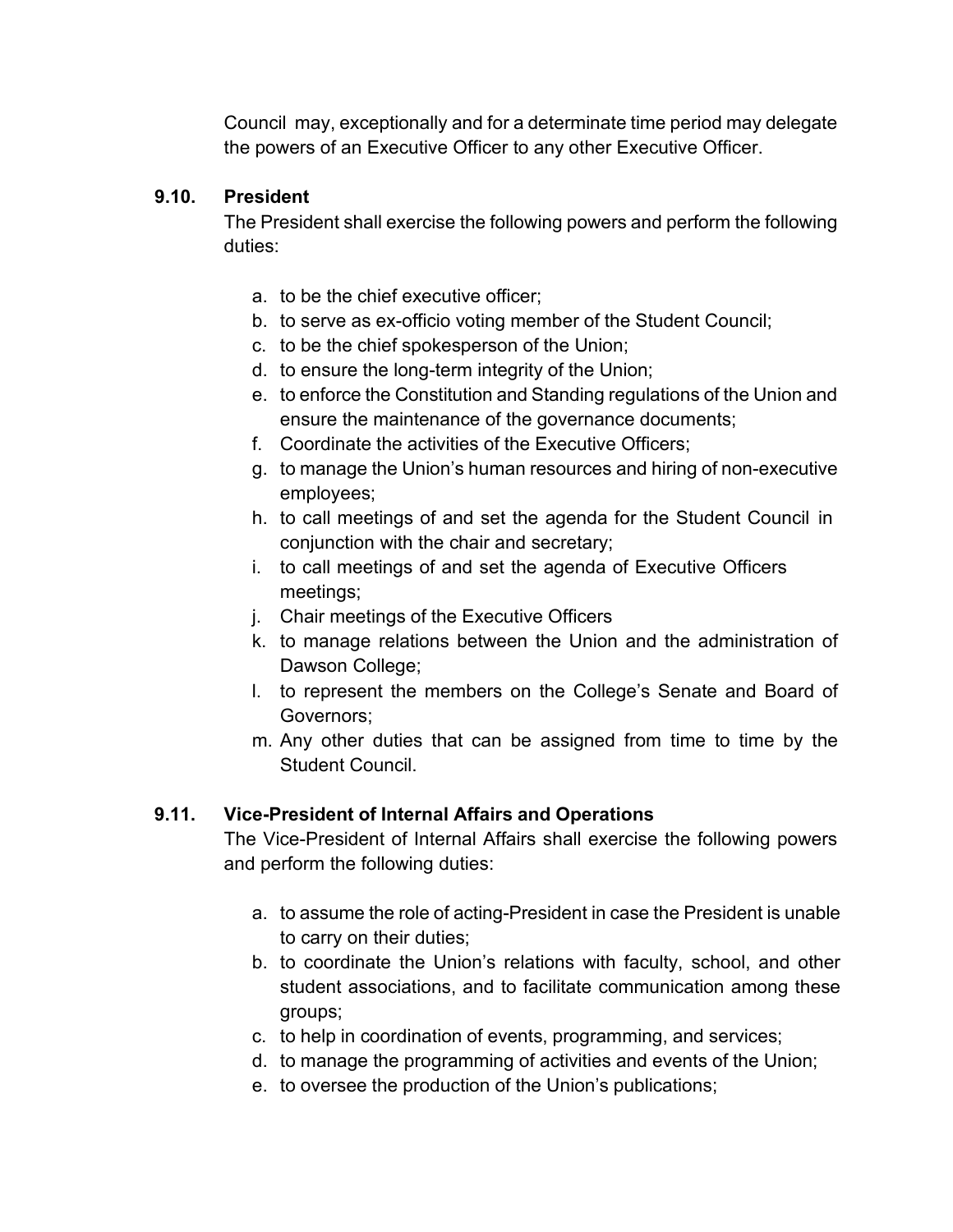- f. and to manage the Union's communications and student engagement strategy.
- g. to manage the use of the Union`s space;
- h. to coordinate the improvement efforts in regards to the Union`s space;
- i. to oversee the management of the Union's business operations;
- j. to represent the Members on College`s bodies in charge of space and operational planning;
- k. to develop, approve and manage departmental budget for Internal Affairs and Operations;
- l. to engage in consultation with the Union's Members;

# **9.12. Vice-President of Finance**

The Vice-President of Finance shall exercise the following powers and perform the following duties:

- a. To serve as Chief Financial Officer of the Union;
- b. to ensure the long-term financial stability of the Union;
- c. to have charge and custody of, and be responsible for, all funds, securities, financial books, and vouchers of the Union and deposit all such funds and securities in the name of the Union in such bank, trust company or other depositories as may be designated by the Student Council;
- d. to provide the Executive Officers and the Student Council with regular reports on the financial status of the Union;
- e. to develop the annual budget of the Union in a manner consistent with the governing documents of the Union and the priorities set out by the Executive Officers and the Student Council;
- f. To help other Executive Officers in the development of their departmental budgetary planning ;
- g. to conduct the relevant bookkeeping in coordination with the accountants and assist the auditor with the audit procedures
- h. to ensure that no individual or group disburses the Union's funds without authorization;
- i. to manage any Union group insurance plan duly approved by the Members, in a manner consistent with the governing documents of the Union;
- j. to authorize all agreements that financially bind the Union and to act as the representative of the Union to associated organizations;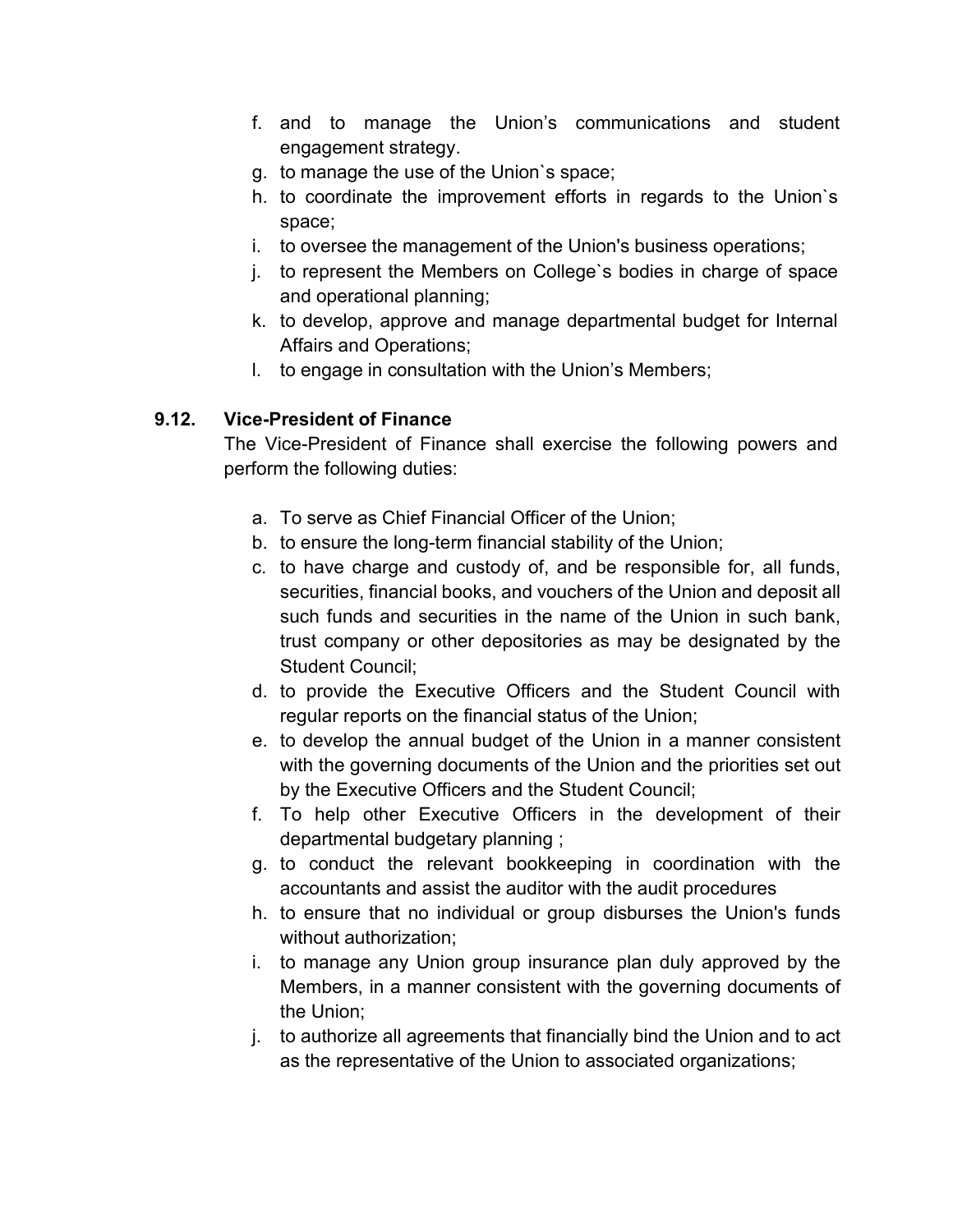k. arrange for the transfer of signing authorities on the Union bank account(s) before May 31<sup>th</sup>

# **9.13. Vice-President of Student Life**

The Vice-President of Student Life shall exercise the following powers and perform the following duties:

- a. to manage relations between the Union and its clubs and studentrun services;
- b. to maintain relations between the Union and independent student groups;
- c. to coordinate events, programming, and resources to support the Union's student groups;
- d. to manage the Union's mental health and support initiatives; and to liaise and collaborate with the College's Student Services;
- e. to develop, approve and manage departmental budgets designated for Student Life events and activities.
- f. to approve along with the Vice-President of Finance all Student Groups operational budgets.
- g. to authorize along with the Vice-President of Finance all Student Groups disbursements of funds.

# **9.14. Vice-President of External Affairs**

The Vice-President of External Affairs shall exercise the following powers and perform the following duties:

- a. to represent the Union and communicate positions and Policy taken by the Union to external bodies and agencies;
- b. to lobby federal, provincial, and municipal governments to further the objectives, goals and Policy of the Union;
- c. to mobilize students on positions and policy of the Union and assist in the coordination of student-run political campaigns;
- d. to develop policy regarding initiatives in the Montréal community;
- e. to communicate to the Student Council relevant external issues which may significantly affect the Union;
- f. to coordinate the Union's Indigenous solidarity efforts; to operationalize the Union's commitment to the francophone community;
- g. to attend meetings of relevant local, provincial, national or international student groups;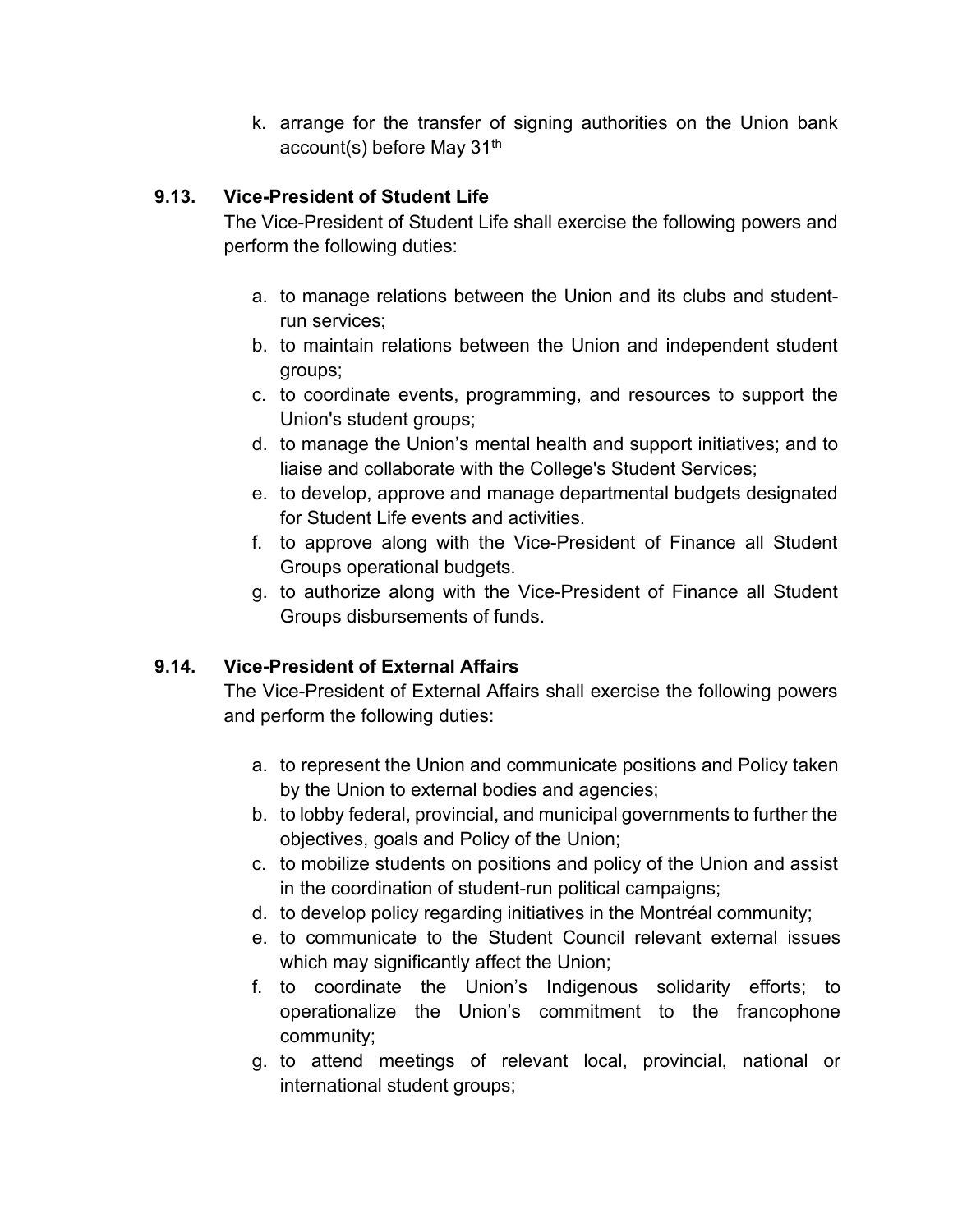- h. to develop, approve and manage departmental budget for External Affairs;
- i. to coordinate all external delegations and to make recommendations on the appointment of external representatives.
- j. to assist the Vice-President of Finance

## **9.15. Vice-President of Services and Sustainability**

The Vice-President of Services and Sustainability shall exercise the following powers and perform the following duties:

- a. to operationalize and maintain the Union's commitment to environmental sustainability and physical accessibility;
- b. to liaise with the College's sustainability departments and sit on any committees relating to Dawson's environmental initiatives.
- c. to coordinate the organization of events related to sustainability;
- d. Operationalize and manage all services not accredited as student groups;
- e. to develop, approve and manage the operational budget for designated for all Services directly managed by the Union and Sustainability department of the Union;

# **9.16. Vice-President of Academics and Advocacy**

The Vice-President of Academics and Advocacy shall exercise the following powers and perform the following duties:

- a. to represent the members of the Union on the College Senate;
- b. to coordinate the activities of all student representatives;
- c. Chair the meetings of the Student Representative's Caucus;
- d. to maintain relations between the Union and all levels of the College, with the exception of the Board of Governors:
- e. to attend and make recommendations to the Student Councillors on the appointment of vacant student representative positions to the Board of Governor and Senate, their committees and to any other College committees;
- f. to oversee the Union's research endeavours;
- g. to develop, approve and manage the budget for the Advocacy department of the Union;
- h. to operationalize the Union's commitment to equity through Policy, programming and services;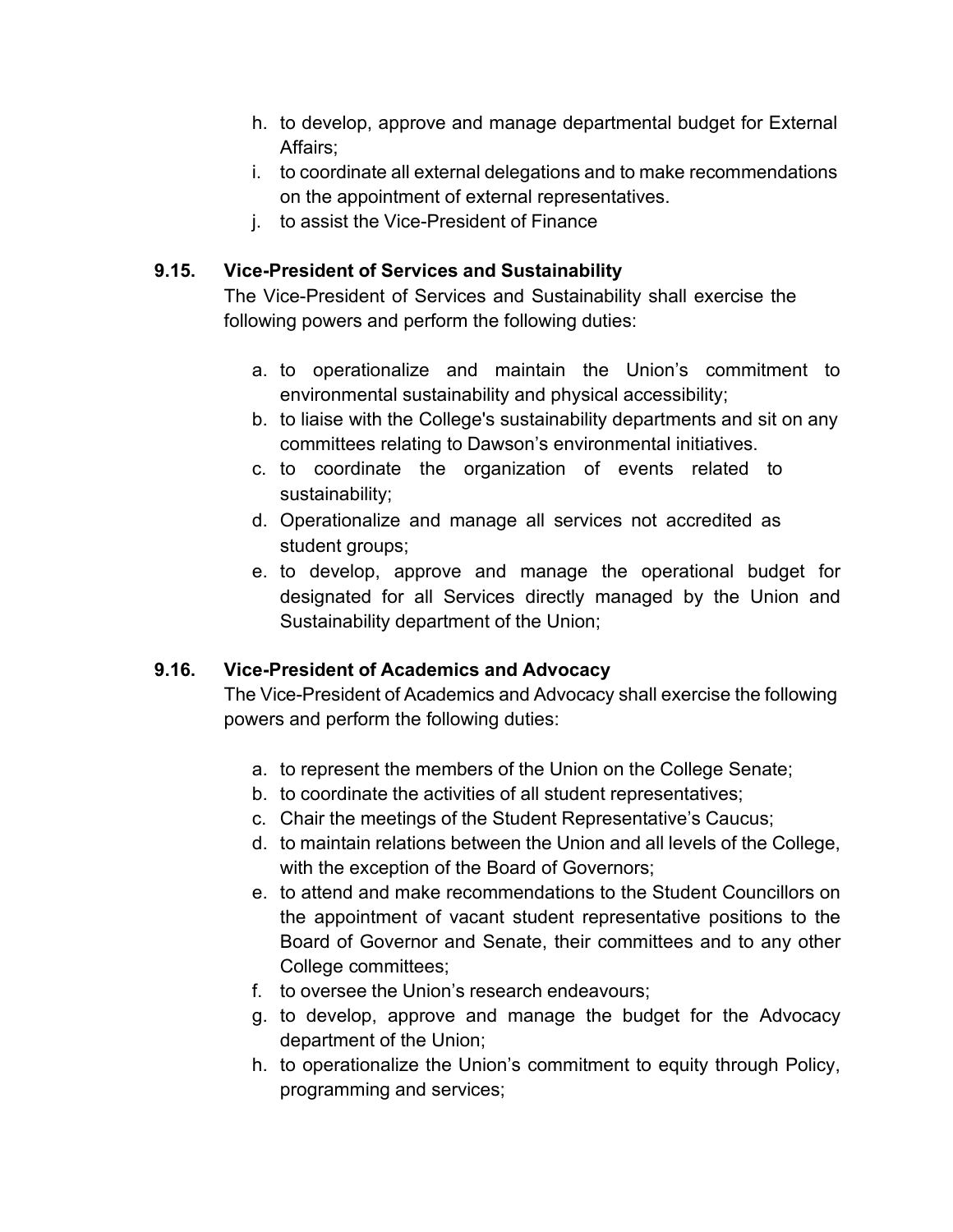### **10. ELECTIONS**

### **10.1. General Elections**

The Union must hold General Elections, in which Members may directly vote for their Officers, Academic Sector Representatives on the Student Council. Such Elections must take place in the Winter semester so that the end of the polling period is during the month of April.

### **10.2. Procedure**

The timeline for General Elections and By-Elections is set by the Chief Returning Officer. A notice is to be sent to the membership no later than five (5) days before the open of the nomination period. The timeline must include:

- a. A minimum of two (2) voting days that each have a period of no less than eight (8) hours of voting; and
- b. A minimum of one (1) week for the nomination period; and
- c. A minimum of one (1) week campaigning period between the close of nominations and the start of the polling period; and

## **10.3. Chief Returning Officer**

The Chief Returning Officer shall exercise the following powers and perform the following duties:

- a. To provide to the Student Council and President an Elections and/or Referenda Report no later than fifteen (15) days following the announcement of results;
- b. To set timelines of voting events in accordance with Standing Regulations on Elections and Referenda and Electoral Budget.
- c. To oversee and manage the voting process' of Elections and Referenda;
- d. Manage the elections budget;
- e. Coordinate all activities relating elections;
- f. Appoint and manage elections staff to assist in the organization, promotion and management of voting events.
- g. Has full authority over the elections and Referenda;
- h. Oversee the nomination process for elections;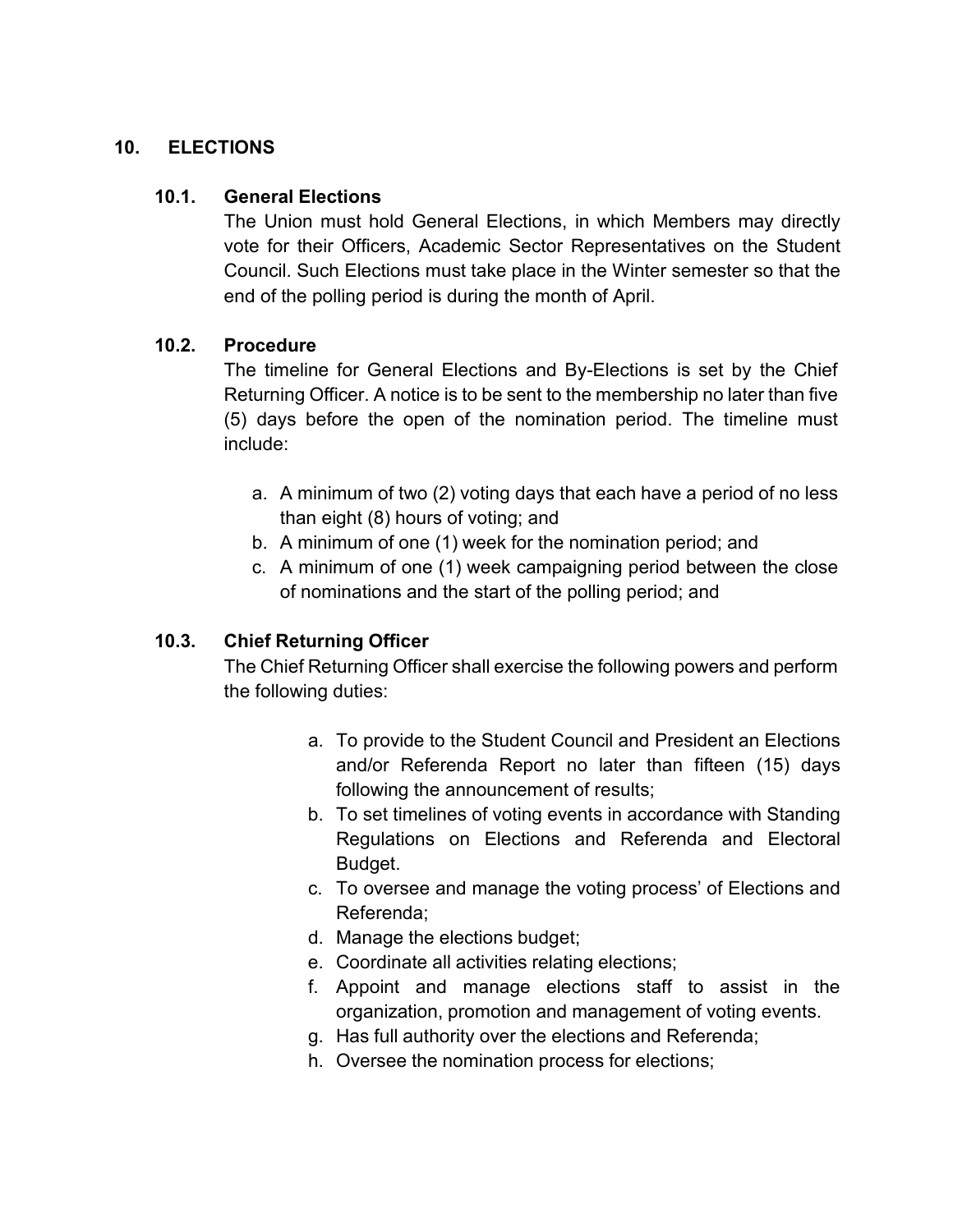i. Call By-Elections of the Student Council if there are more than seven (7) voting positions are vacant.

## **10.4. Deputy Returning Officer**

The Deputy Returning Officer will be the deputy to the Chief Returning Officer. The Deputy Returning Officer will assume any task and exercise any powers delegated to them in the course of their mandate. In the event where the Chief Returning Officer can no longer discharge their duties, the Deputy Returning Officer will assume the role of acting-Chief Returning **Officer** 

## **10.5. Appointment and Mandate**

The Chief Returning Officer is appointed by the Student Council by a majority vote for a determinate mandate that may not extend beyond the end of the financial year in which the appointment is made. The mandate of a Chief Returning Officer must be renewed or a new Chief Returning Officer must be appointed prior to September first (1st) of each year. The Chief Returning Officer may have their mandate revoked at any time by a twothird (⅔) majority vote of the Student Council.

The Chief Returning Officer must appoint a new Deputy Returning Officer or renew the mandate of a previous Deputy-Returning Officer within three (3) weeks of the start of the Chief Returning Officer's mandate for a determinate mandate that does not extend beyond the Chief Returning Officer's mandate that appoints the Deputy Returning Officer. The Deputy Returning Officer may have their mandate revoked at any time by the Chief Returning Officer.

While returning officers may interact with Executive Officers, the Administrative Director and Employees of the Union for logistical reasons, the offices of Returning Officers are designed to be independent and only answer directly to the Student Council. Any interference with the Electoral process from Executive Officers, Employees

## **10.6. Qualifications**

All persons who are Members during the current Financial Year.

The following persons shall not be eligible for the office of Returning Officers: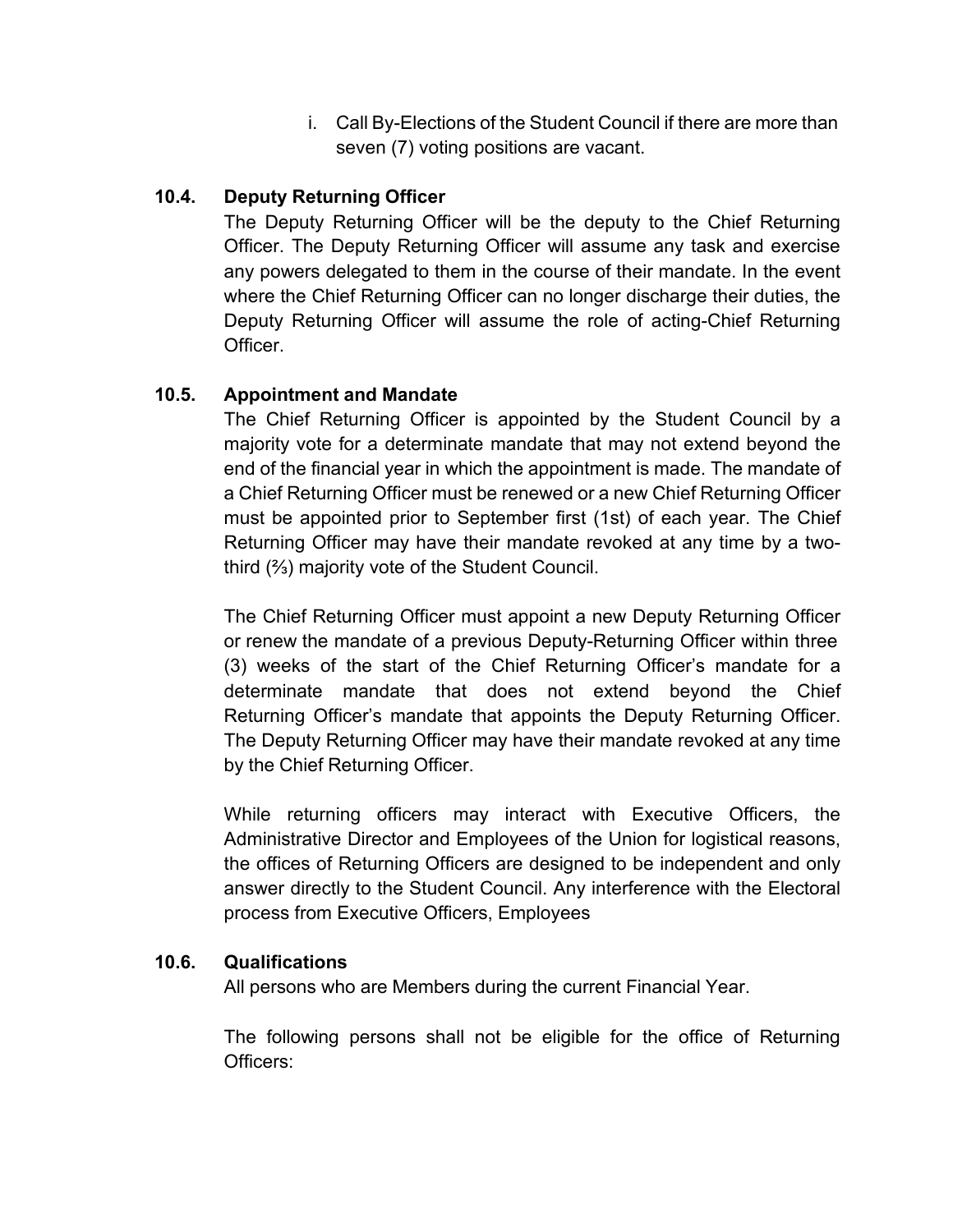- f. such persons who are not qualified to be an Executive Officer due to the institution of a regime of protective supervision in their respect or by one of the common causes of extinction of obligations provided for by law, such as if such Executive Officer is recognised by a court as having lost the ability to reason, if such Executive Officer becomes bankrupt, suspends their payments or if such Executive Officer makes arrangements with its creditors.
- g. Such persons who are not members of the Union;
- h. Such persons who hold an elected position as an Executive Officer, a Councillor, or any position in a student group accredited under the Union's Standing Regulation.
- i. Such persons who are already employed by the Union.

## **10.7. End of Mandate**

The term of a Returning Officer shall end in the event of death, resignation, removal from office or where the Returning Officer ceases to be qualified to be a Returning Officer in accordance with the Constitution.

## **10.8. Resignation**

The Chief Returning Officer may resign from office at any time by forwarding a letter of resignation to the Chair of the Student Council and President by electronic mail, courier or by registered mail. The resignation shall become effective on the date when the letter of resignation is sent to the Union or on such other date as may be specified in the letter.

The Deputy Returning Officer may resign from office at any time by forwarding a letter of resignation to the Chief Returning Officer by electronic mail, courier or by registered mail. The resignation shall become effective on the date when the letter of resignation is sent to the Union or on such other date as may be specified in the letter.

## **10.9. Exceptional Circumstances**

In the event that The Chief Returning officer and Deputy-Returning Officer are left vacant and that the Student Council is unable to reach quorum, the President will exceptionally have the right to appoint an acting-Chief Returning Officer that will assume office until the Student Council can convene again and appoint a permanent Chief Returning Officers.

## **10.10. Vacancy**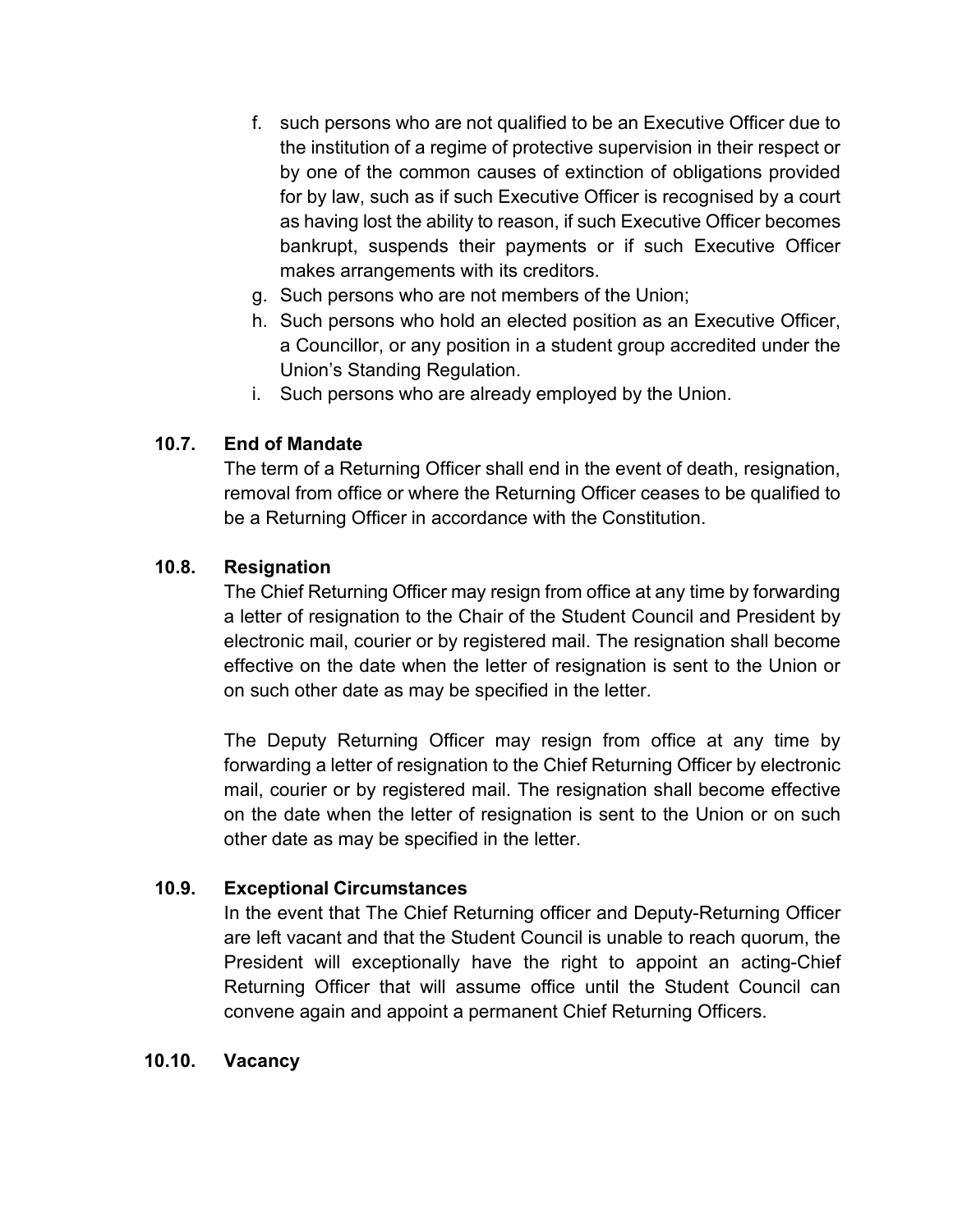In the event that the position of Chief Returning Officer is vacant in the midst of a mandate, the Deputy Returning Officer will assume the role as acting-Chief Returning Officer. The Student Council must appoint a new Chief Returning Officer within fifteen (15) days.

## **10.11. Remuneration**

The Chief Returning Officer's remuneration shall be fixed by the Student Council. The Student Council may, by way of resolution, authorize the reimbursement of expenses incurred by the Chief Returning Officer in the exercise of their duties.

The Deputy Returning Officer's remuneration shall be fixed by the Chief Returning Officer and be drawn from the Elections budget. The Chief Returning Officer may authorize the reimbursement of expenses incurred by the Deputy Returning Officer in the exercise of their duties.

### **10.12. By-Elections**

By-Elections can be called by the Student Council under recommendation of the President to fill vacancies of Officers. In the event where more than fifty percent (50%) of positions of Executive Officers are left vacant, the Student Council must call a by-elections within five (5) days of the last vacancy. In the event where the Student Council has less than fifty percent (50%) of its voting members, the Chief Returning Officer will have the authority to call By-Elections and must do so within five (5) days of the last vacancy.

## **10.13. Voting**

All Members shall be eligible to vote in an election for their Officers and for the Academic Sector representatives of their sector of study. Unless otherwise provided for in the Act, this Constitution, or the Standing Regulations, all elected offices shall be decided by a ranked preferential ballot.

#### **10.14. Quorum**

The quorum for all Elections shall be three percent (3%) of the eligible voters.

#### **10.15. DIsputes, Recounts and Appeals**

Any elector who wishes to dispute the results of an election and/or request a recount must notify the Chief Returning Officer within 3 days of the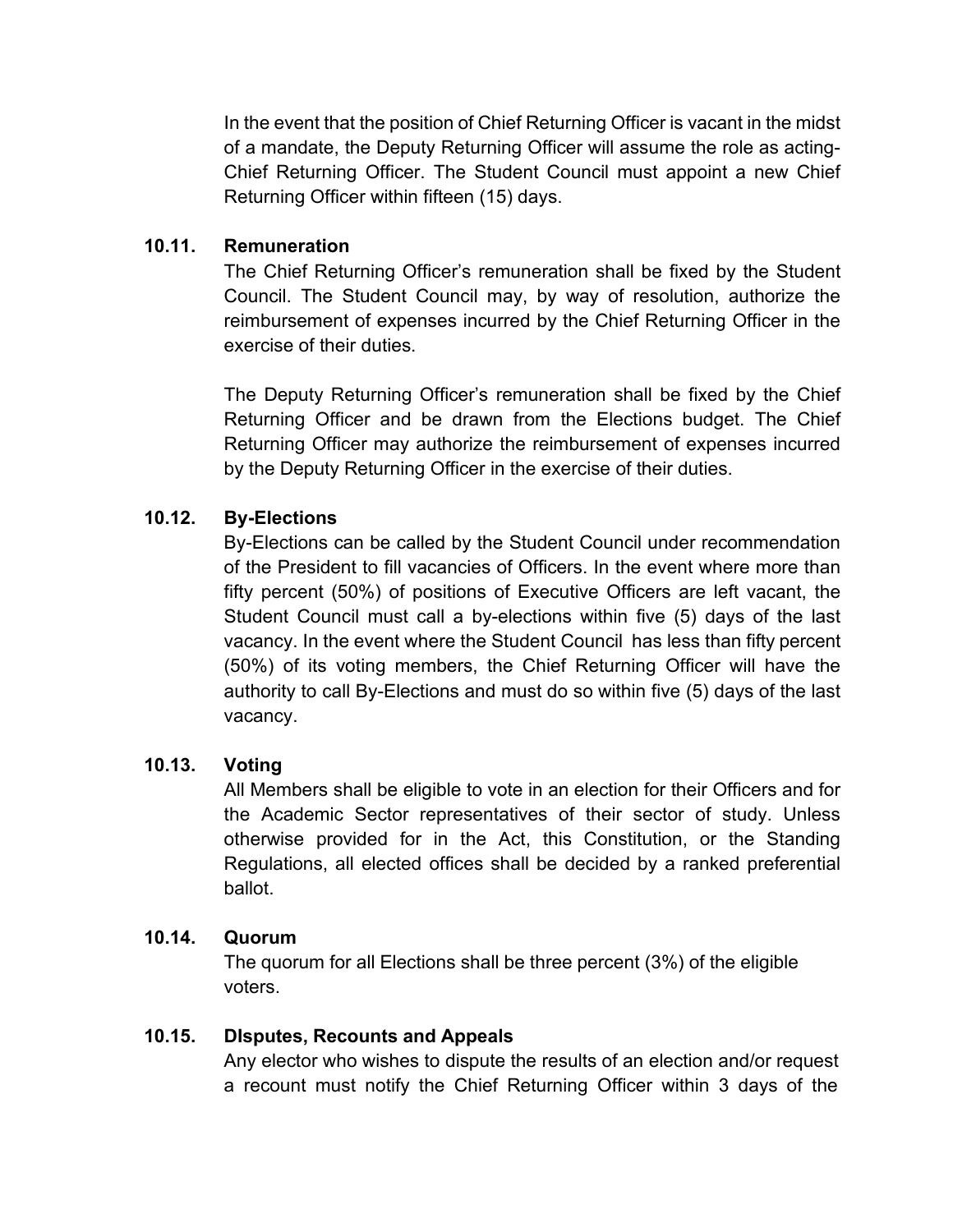announcement of the results. The Chief Returning Officer will render a motivated written decision on the dispute or on whether a recount is warranted within two (2) days of the request.

Any decision of the Chief Returning Officer can be appealed to the Accountability Officer no later than two (2) days after it has been rendered. The Accountability Officer shall form an appeals committee composed of three (3) members in accordance with the Union's Standing Regulations. This committee shall be chaired by the Accountability Officer who shall not vote. The Accountability Officer shall ensure that the committee follows the rules of natural justice. The Accountability Officer shall issue a decision on behalf of the committee within five (5) days of the receipt of the appeal.

### **11. REFERENDA**

#### **11.1. General**

The Union may hold Referenda, on which Members may directly vote on resolutions, in accordance with its Standing Regulations. The voting process will be overseen and managed by the Chief Returning Officer.

### **11.2. Initiation**

Referenda may be initiated by the Student Council by a two-thirds (⅔) majority vote or Members by a resolution in writing signed by no fewer than one hundred and fifty (150). Members of the Union from at least four (4) different Academic Sectors with no more than fifty percent (50%) being from any one Academic Sector.

#### **11.3. Timeline**

The timeline is set by the Chief Returning officer no later than (5) days after its initiation. Notice of the question and voting timeline must be sent to the membership no less than three (3) weeks before the start of voting. Voting must occur over a minimum of two (2) voting days that each have a period of no less than eight (8) hours of voting

#### **11.4. Voting**

All Members shall be eligible to vote in a Referendum. Unless otherwise provided for by law, this Constitution, or the Standing Regulations, all Referendum questions submitted to the Members shall be decided by a simple majority vote.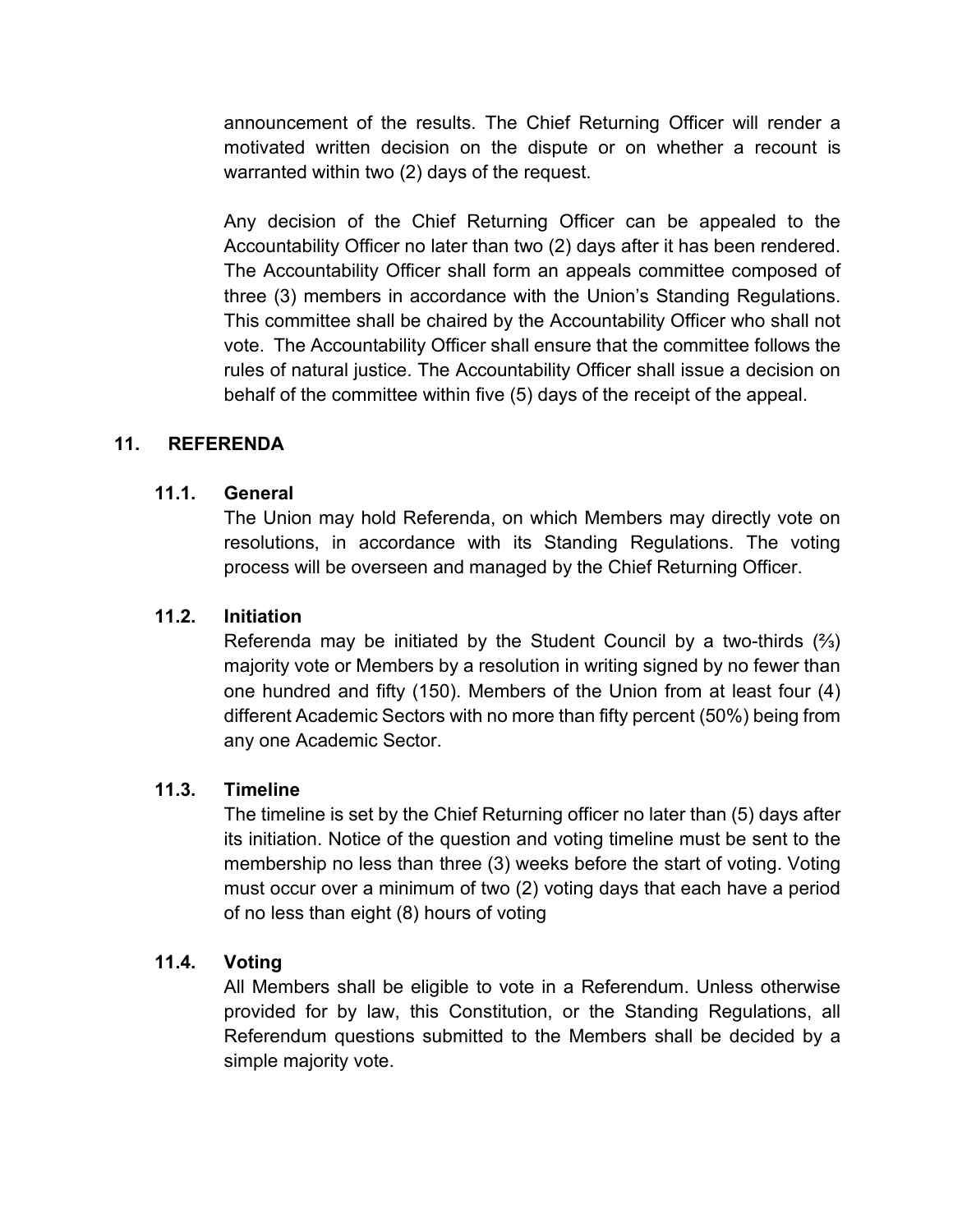### **11.5. Quorum**

The quorum for all Referenda shall be three percent (3%) of the Members.

## **12. ACCOUNTABILITY OFFICER**

### **12.1. General**

The Accountability Officer is an independent permanent officer who reports directly to the Student Council. The Officer will be responsible for the interpretation and enforcement of the Constitution, Standing Regulations, Policies and Positions of the Union. Every Member has the right to petition the Accountability Officer to be heard on matters pertaining to their jurisdiction. The Accountability Officer may also receive confidential complaints of Members. As such, shall act as a Whistleblower resource. Only complaints filed by members shall be considered, and as such, no anonymous complaints shall be regarded.

## **12.2. Powers and Duties**

The Accountability Officer shall act as arbitrator in internal disputes. The Accountability Officer shall have all powers to render binding decisions in the case of disputes between the Student Council, Officers, Student Groups, Members and/or and any other internal party of the Union. The Accountability Officers shall not have powers over matters of Human Resources but may be empowered to make non-binding recommendations. Decision rendered by the Accountability Officer and cannot be further appealed or overturned.

The Accountability Officer shall submit to the Student Council each year a report of all decisions rendered along with non-binding recommendations if applicable. The report must be presented to the Student Council no later than the last day of April of each year.

The Accountability Officer shall have full power to investigate in the event where notice of wrongful and/or unlawful activity has been received. The Accountability shall unrestricted access to files and documents necessary for the investigation.

The Accountability Officer may choose, at its discretion and in accordance with their better judgement, to refuse to hear a dispute or appeal if deemed frivolous, unsubstantiated and/or unwarranted.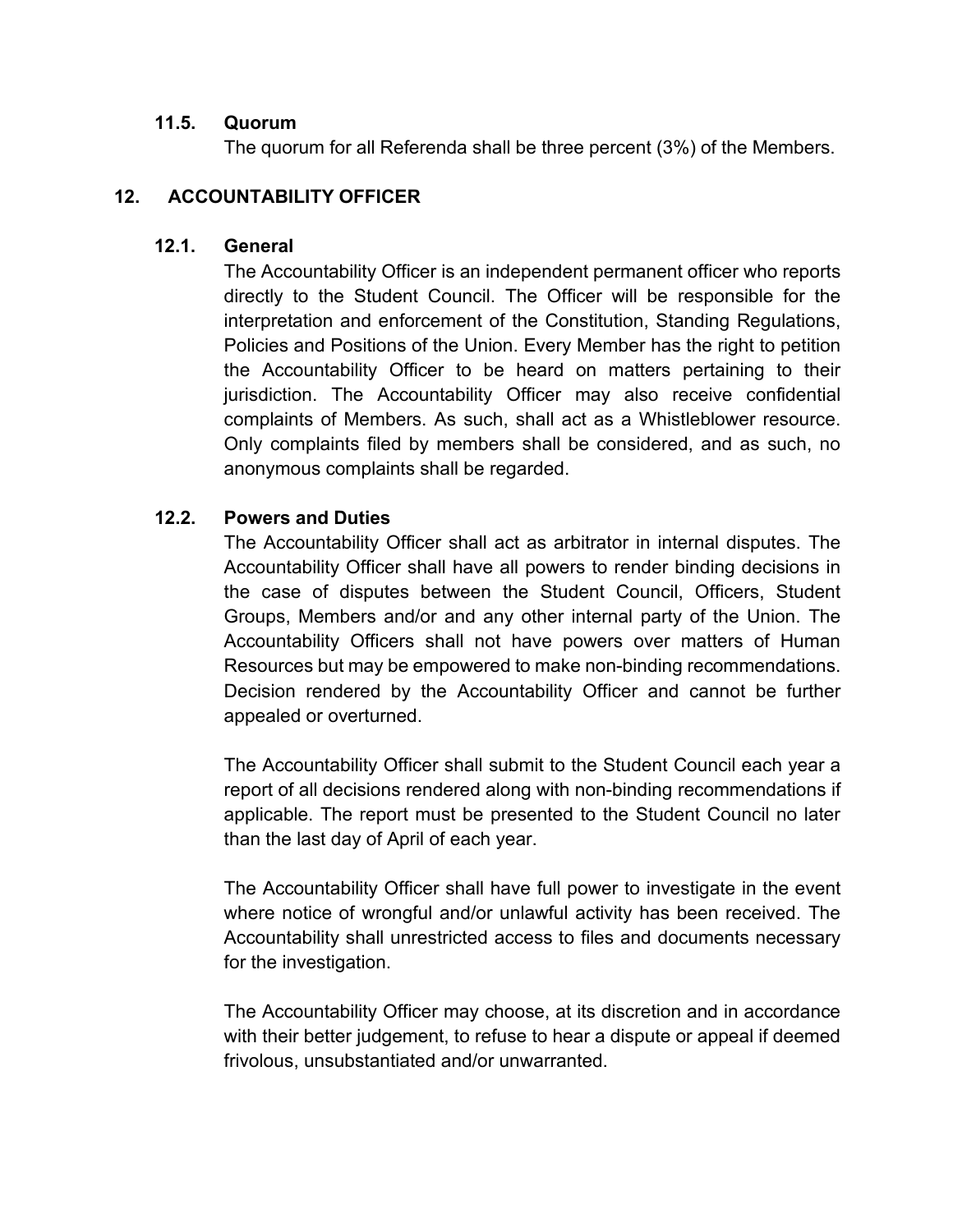## **12.3. Qualifications**

The Accountability Officer must be a professional of the legal field such as a lawyer or notary and/or arbitrator.

# **12.4. Appointment and Mandate**

The Accountability Officer shall be appointed by the Student Council by majority vote under recommendation of the President. The Accountability Officer shall serve a mandate of five (5) years.

# **12.5. End of Term of Office**

The term of office of an Accountability Officer shall end in the event of death, resignation, removal from office or where the Officer ceases to be qualified to be an Officer in accordance with the Constitution.

# **12.6. Removal from Office**

The Accountability Officer may be removed from office by way of a resolution adopted by three-quarter  $(3/4)$  majority vote of the Student Council.

# **12.7. Resignation**

The Accountability Officer may resign from office at any time by forwarding a letter of resignation to the President and to the Chair of the Student Council of the Union. This can be in the way electronic mail, courier or by registered mail. The resignation shall become effective on the date when the letter of resignation is sent to the Union or on such other date as may be specified in the letter.

# **12.8. Vacancy**

In the event that the position of Accountability Officer is vacant, the Student Council will appoint a new Accountability Officer within (2) months.

# **12.9. Remuneration**

The Accountability Officer shall be remunerated for their work and it shall be fixed by the Student Council. The Student Council may, by way of resolution, authorize the reimbursement of expenses incurred by the Accountability Officer in the exercise of their duties.

# **13. STUDENT REPRESENTATIVES**

# **13.1. General**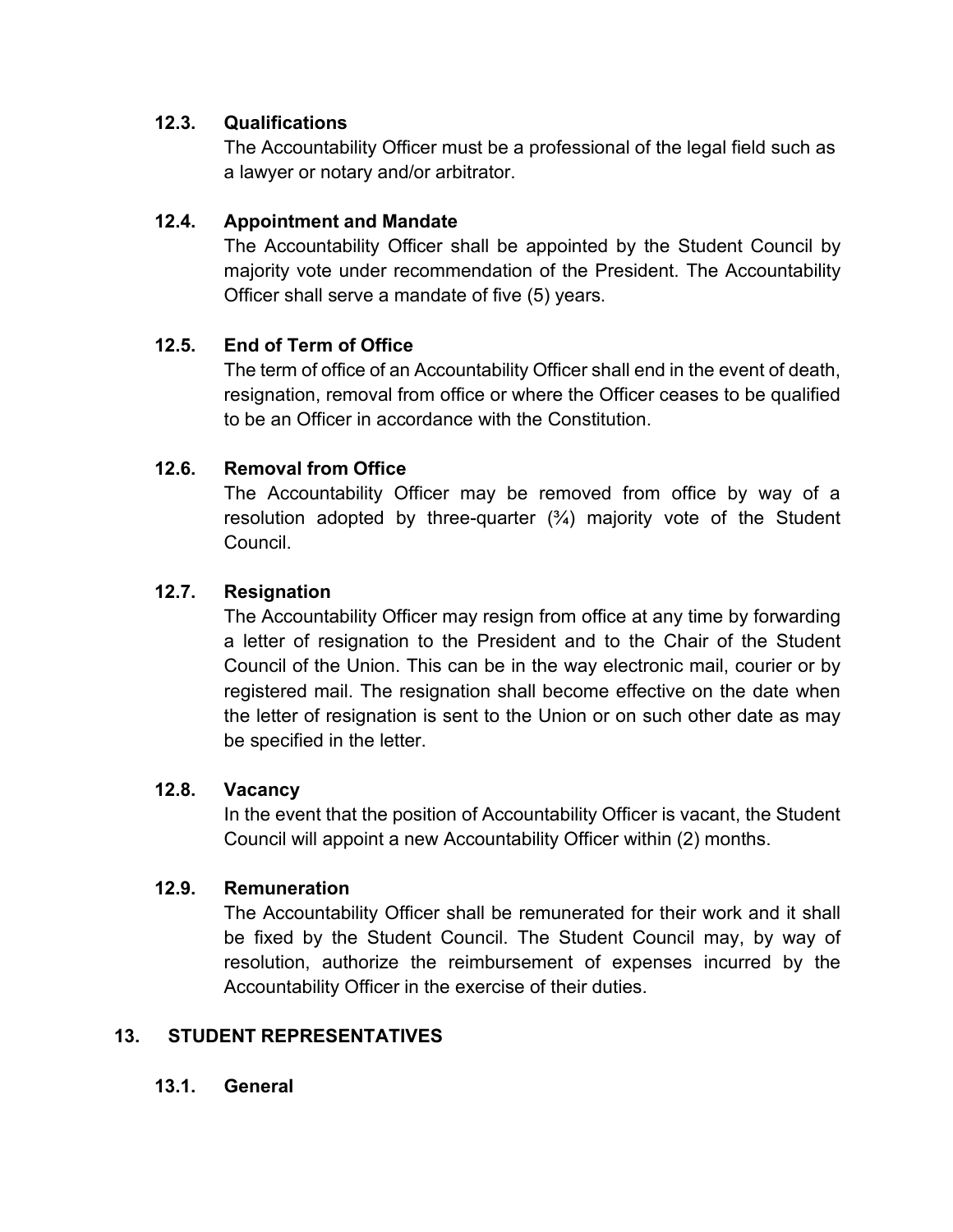Student Representatives are Members who are appointed to represent the College's and the Union's interest on "College Bodies"

## **13.2. Duties and Responsibilities**

Student Representatives must always act in a way that is in the best interest of the Membership and the Union subject to certain exceptions relating to fiduciary responsibility. All Student Representatives are part of the Student Representatives Caucus chaired by the Vice-President of Academics and Advocacy. The Student Representatives Caucus and/or Student Council may at times instruct one (1) or many student representatives to act in a certain way in the exercise of their duties. Failure to do so would be in violation with this Constitution and may be cause for removal from office of representative.

## **13.3. Qualifications**

A Student Representative must be a member of the Union at the time of the appointment. Furthermore, they must meet all the criteria for the office in which they seek to become a representative.

## **13.4. Appointment and Mandate**

Student Representatives are appointed by the Student Council under recommendation of the Vice-President of Academics and Advocacy and in accordance with its Standing Regulations for a mandate not exceeding one (1) year.

# **13.5. End of Term of Office**

The term of office of a Student Representative shall end in the event of death, resignation, removal from office or where the representative ceases to be qualified to be an Representative in accordance with the Constitution, Standing Regulations and Policies of the Union.

## **13.6. Removal**

Any Student Representative who missed three (3) meetings of the Caucus and/or of the College Body on which they sit without justifiable cause shall be deemed to have resigned as a Student Representative. A Student Representative who has a justifiable cause may ask the Vice-President of Academics and Advocacy to excuse them for their absence.

Any Student Representative may be removed from office by a majority vote of the Student Council. The Student Representative against whom a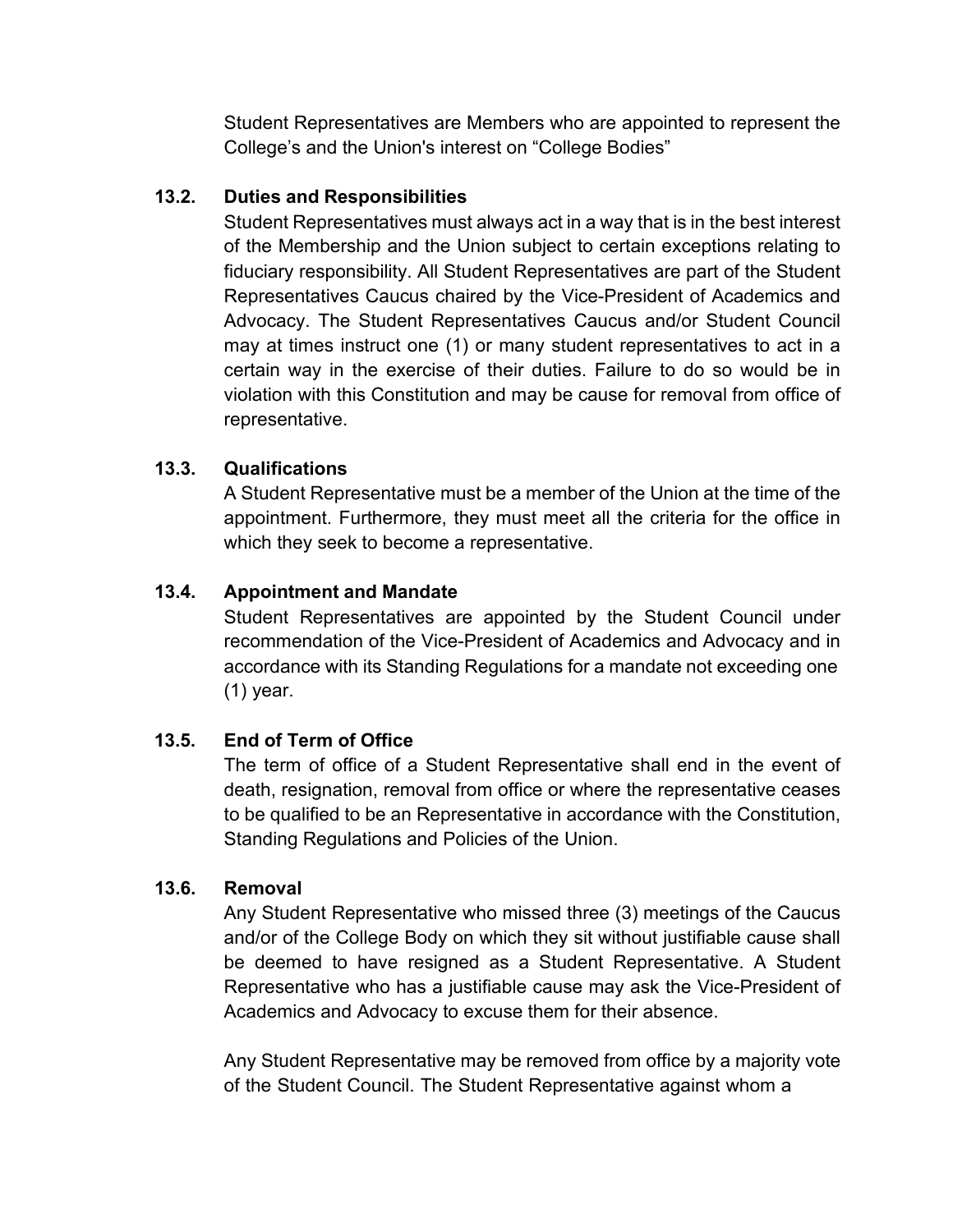request for removal from office is directed shall be notified of the place, the date, and the time of the meeting of the Caucus and/or Student Council. Such a Student Representative shall have the right to attend and to address the meeting or, in a written statement and read by the Chair, to put forth the reasons why such Officer opposes the proposed removal from office.

## **13.7. Resignation**

A Student Representative may resign from office at any time by forwarding a letter of resignation to the Vice-President of Academics and Advocacy. This can be in the way electronic mail, courier or by registered mail. The resignation shall become effective on the date when the letter of resignation is sent to the Union or on such other date as may be specified in the letter.

### **13.8. Vacancy**

In the event of a vacancy of Student Representative position, it must be filled no later than one (1) month after the initial start of the vacancy.

## **14. PROTECTIONS OF COUNCILLORS, OFFICERS AND OTHER**

### **14.1. Standard of Care (Quebec Civil Code art. 322)**

Every Councillor, student representative, Officer, and member of any committee of the Student Council of the Union (for the purposes of this section 13, the "Representative") in exercising their powers and discharging their duties shall act honestly and in good faith with a view to the best interests of the Union and shall exercise the care, diligence, and skill that a reasonably prudent person would exercise in comparable circumstances. Every Representative shall comply with the Act, the regulations, the Constitution, the Standing Regulations, and any Policies.

## **14.2. Conflict of Interest (Quebec Civil Code art. 324)**

A Representative shall avoid placing themselves in a position of conflict of interest between their personal interest and that of the Union and they shall declare any conflict of interest to the Student Council. Any such Representative shall abstain from voting on and participating in, the deliberations on matters pertaining to such conflict of interest.

## **14.3. Indemnity of Councillors, Student Representatives, and Officers**

Subject to the Quebec Companies Act, the Union may indemnify a present or former Councillor, Student Representative or Officer of the Union, or another individual who acts or acted at the Union's request as a Councillor,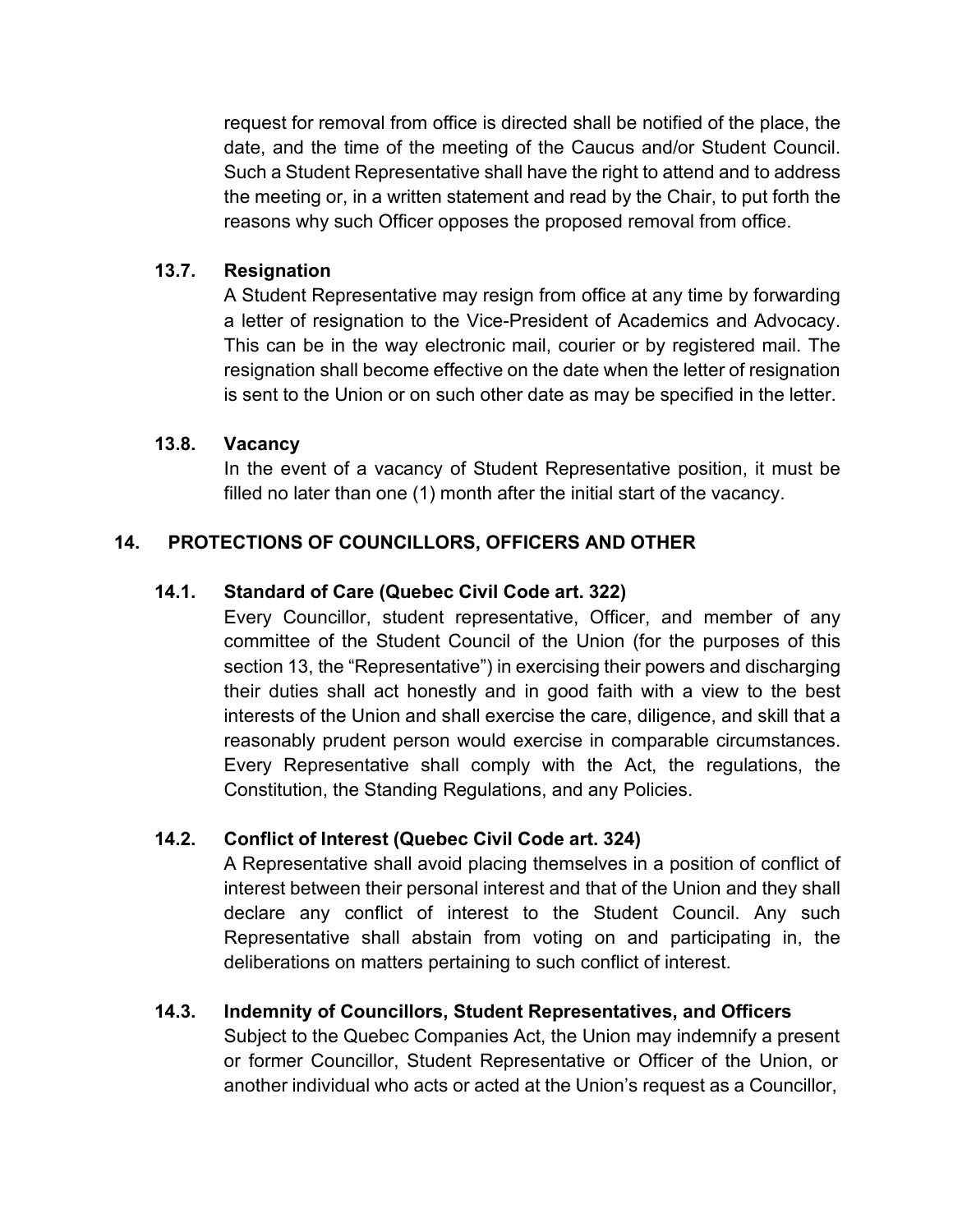Student Representative or Officer or in a similar capacity of another entity, against all costs, charges, and expenses, including an amount paid to settle an action or satisfy a judgment, reasonably incurred by the individual in respect of any civil, criminal, administrative, investigative or other proceeding in which the individual is involved because of that association with the Union or other entity if:

- a. the individual acted honestly and in good faith with a view to the best interests of the Union or, as the case may be, to the best interests of the other entity for which the individual acted as Councillor or officer or in a similar capacity at the Union's request; and
- b. In the case of a criminal or administrative action or proceeding that is enforced by a monetary penalty, the individual had reasonable grounds for believing that the individual's conduct was lawful. The Union may indemnify such person in all such other matters, actions, proceedings, and circumstances as may be permitted by the Act or the law. Nothing in the Constitution shall limit the right of any person entitled to indemnity to claim indemnity apart from the provisions of the **Constitution**

## **14.4. Insurance**

Subject to the Act, the Union must purchase and maintain insurance for the benefit of any individual entitled to be indemnified by the Union pursuant to section 13.3 hereof against any liability incurred by the individual

- a. in the individual's capacity as a Councillor or an officer of the Union; **OR**
- b. in the individual's capacity as a Councillor, Student Representative or Officer, or in a similar capacity, of another entity, if the individual acts or acted in that capacity at the Union's request.

## **14.5. Training**

All incumbent Chief Returning Officers and Deputy Returning Officers must receive mandatory training paid by the Union and administered by a legal professional within the first two (2) months of their appointment.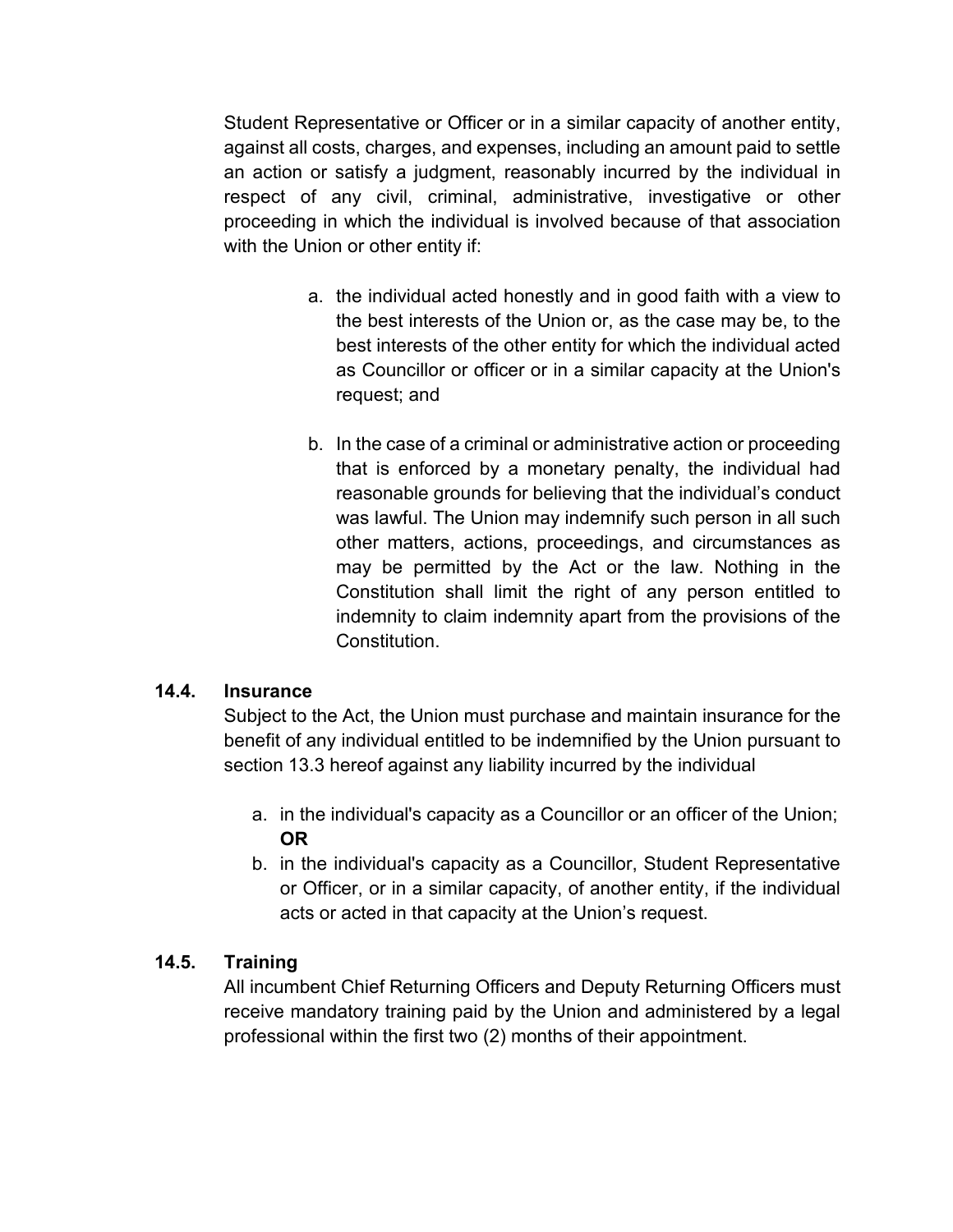All Councillors, Officers with exception to the Accountability Officer and notwithstanding the previous paragraph, shall receive mandatory training paid by the union and administered by a legal professional within the first  $(1<sup>st</sup>)$  month of the start of their respective mandate.

## **15. CONTRACTS, BANKING AND BORROWING**

### **15.1. Contracts**

In the absence of a decision to the contrary by the Student Council, deeds, transfers, assignments, contracts, obligations, and other instruments in writing requiring execution by the Union shall be signed by the relevant Officer specified in the Standing Regulations and the President, the Vice-President of Finance, the Administrative Director or such other person or persons as may be determined by the Student Council. The Student Council may also authorize, in general or specific terms, any person to sign any document in the name of the Union.

## **15.2. Banking and Borrowing (Quebec Companies Act, article 77)**

The banking business of the Union including, without limitation, the borrowing of money and the giving of security therefore, shall be transacted with such banks, trust companies or other bodies corporate or organizations and under such agreements, instructions and delegations of powers as the directors determine from time to time. Without limiting the borrowing powers of the Union, the Student Council may from time to time:

(a) borrow money upon the credit of the Union;

(b) issue, re-issue, sell or pledge bonds, debentures, notes, or other evidence of indebtedness or guarantee of the Union, whether secured or unsecured; and

(c) mortgage, hypothecate, pledge, or otherwise create an interest in or charge upon all or any property (including the undertaking and rights) of the Union, owned or subsequently acquired, by way of mortgage, hypothec, pledge or otherwise, to secure payment of any such evidence of indebtedness or guarantee of the Union. Nothing in this section limits or restricts the borrowing of money by the Union on bills of exchange or promissory notes made, drawn, accepted, or endorsed by or on behalf of the Union.

#### **16. FINANCES**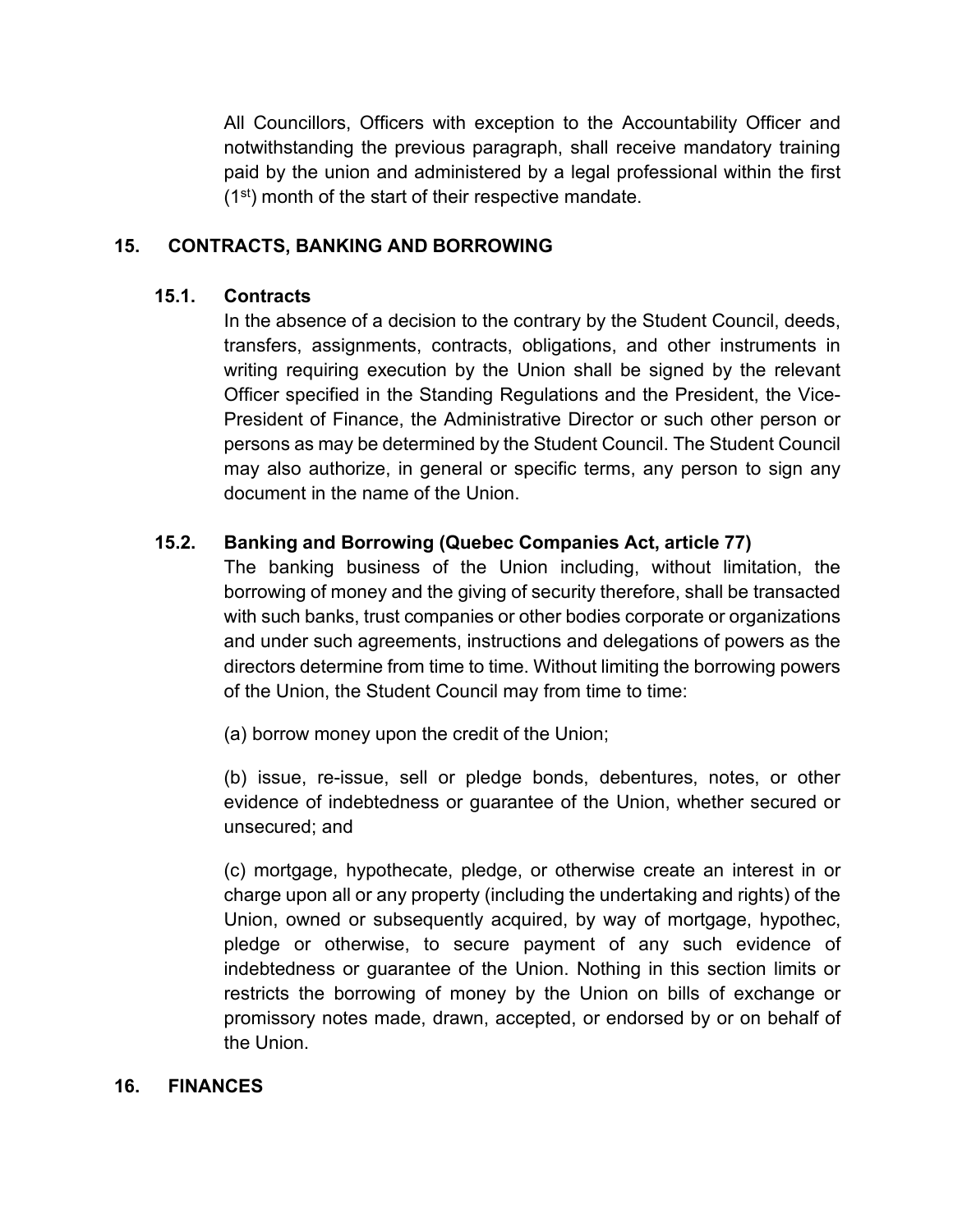## **16.1. Financial Year**

The Financial Year of the Union shall be from the first (1<sup>st</sup>) of June to the thirty-first  $(31<sup>st</sup>)$  of May of the following year.

## **16.2. Financial Statements**

The financial statements of the Union shall be published annually on the Union's website, no later than the fifteenth  $(15<sup>th</sup>)$  of November of each year, and shall be made available at the head office of the Union. The Union shall not operate at a deficit.

## **16.3. Auditor**

The Auditor shall be appointed by the Members according to the Quebec Companies Act, each year, at the General Assembly who shall be a chartered professional accountant (CPA). The remuneration of the Auditor shall be fixed by the Student Council. No Councillor, Officer or employee of the Union, or associate of a Councillor, Officer or employee may be appointed Auditor. If the Auditor ceases for any reason whatsoever to hold office before the end of its term, the Student Council may fill the vacancy by appointing a replacement to serve the unexpired term.

# **16.4. Mandate of the Auditor**

The Auditor shall complete the audit of the accounts and financial condition of the Union. It shall submit a report to the Members at each annual meeting and confirm that the financial condition is presented in accordance with Generally Accepted Accounting Principles (GAAP). The report shall be an Audit or a Review Engagement

# **16.5 Large Expenses**

All Expenses or Contracts of an initial value equal or greater than Ten Thousand Dollars (\$10,000.00 CAD) before applicable sales taxes will require prior approval of the Student Council before being incurred or signed and executed by the two (2) relevant officers.

# **17. BOOKS & RECORDS**

## **17.1. Books and Records (Quebec Companies Act, article 104)**

The Union shall adopt one (1) or more books in which the following documents are to be kept: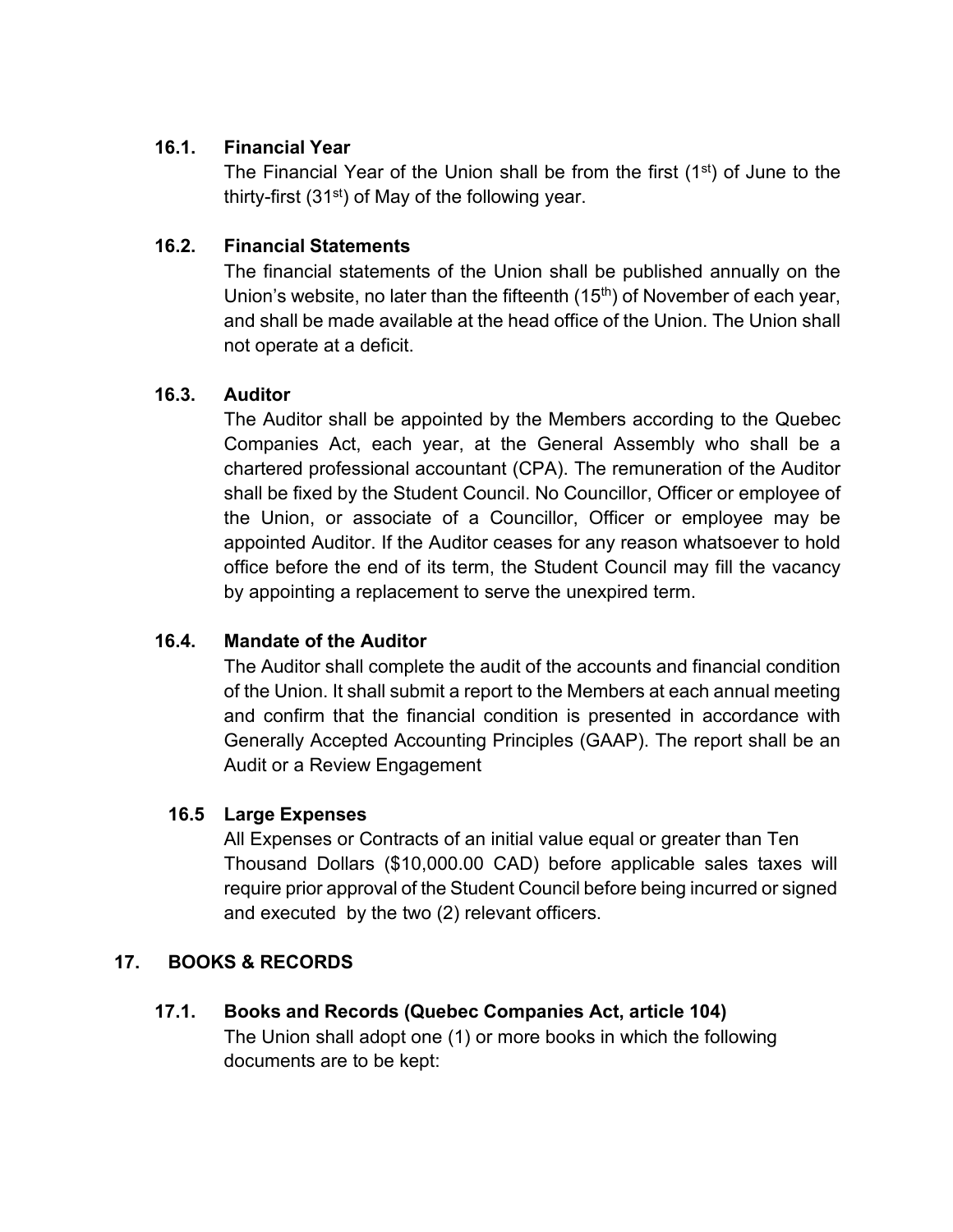- a. A copy of the Letters Patent of the Union;
- b. The Constitution, Standing regulations, Policies, Positions and any amendments thereto;
- c. The minutes of all proceedings of each General Assembly, meetings of the Student Council and meetings of other committees established by the Student Council and of the adopted resolutions in writing;
- d. A register of the entire membership and any other information associated to the membership;
- e. A register of the persons who are or have been Officers, members of the Student Council , indicating the name and address of each one of them as well as the date of the commencement and, as the case may be, of the end of their term of office;
- f. A record of all other relevant documents presented at a meeting of the Student Council or General Assemblies;

## **17.2. Safekeeping**

The book(s) shall be kept by the Administrative Director at the head office of the Union and/or on an online private secure cloud storage. In the event of such digital storage of files, such files must have backups every one (1) year and kept at the head office. Additionally, the Student Council may determine at its discretion any alternative location where files may be stored.

## **17.3. Access to Information**

The following documents shall be made publicly available to members on the Union's website and/or platform accessible to the membership:

- a. Constitution, Standing Regulations, Policies and Positions
- b. Agreements of public interest entered into with Dawson College
- c. Agenda and Minutes of the meetings of the Student Council and its **Committees**
- d. Agenda and Minutes of the General Assemblies
- e. All Official Reports developed by the Union
- f. Financial Statements and Auditor's Report
- g. Annual budgets and their revisions
- h. All other documents deemed of public importance by the Student **Council**

# **18. STANDING REGULATIONS AND POSITIONS**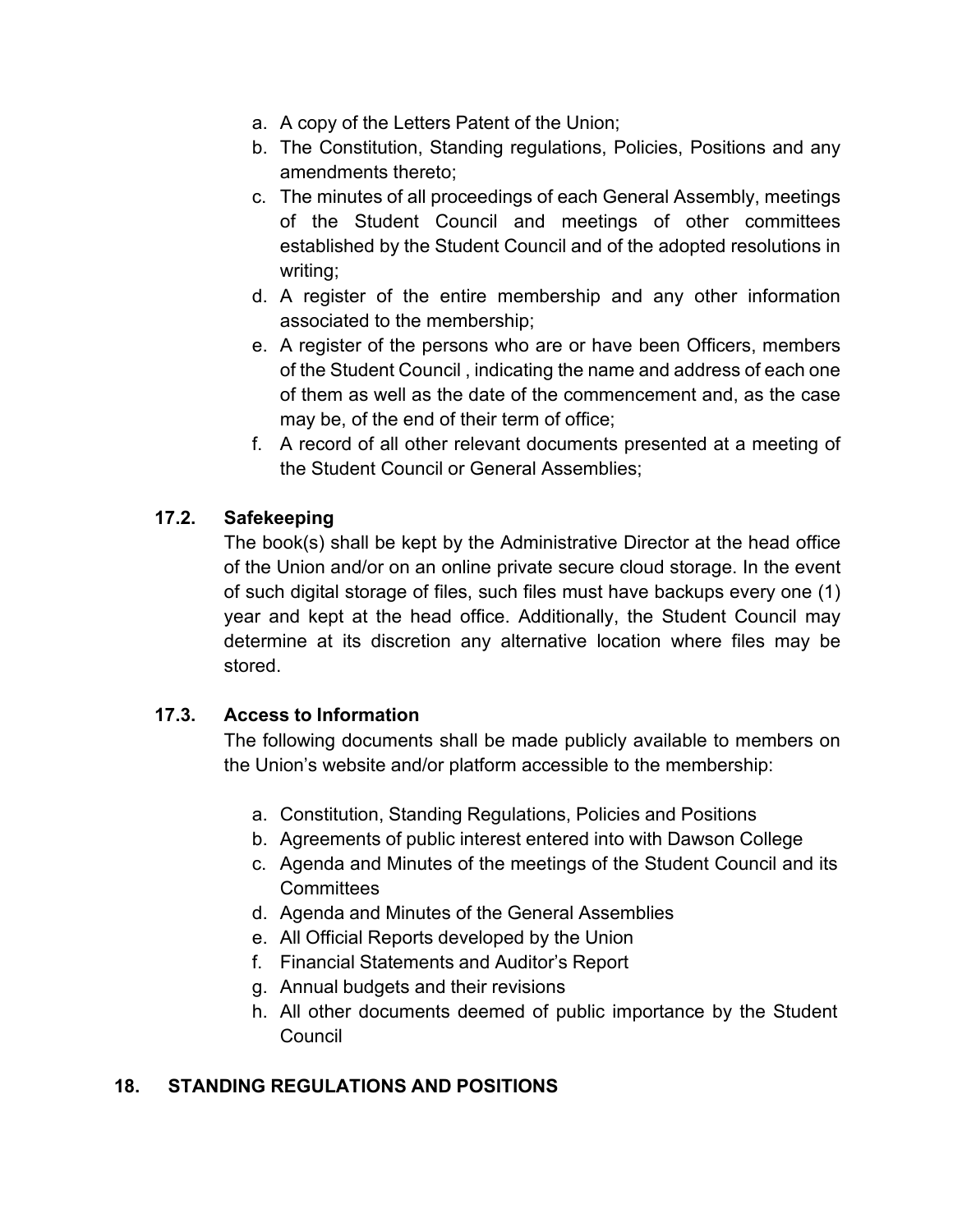## **18.1. General**

Standing Regulations serve to complement the Constitution which serves as a basic framework for the functioning and power distribution of the Union. Furthermore, they serve the purpose of enacting certain guidelines and procedures for operations within the Union. Positions are stances and binding commitments taken by the Union and are superseded by both Standing Regulations and Policies.

## **18.2. Adoption, Amendment, Repealing of Standing Regulations**

Unless otherwise provided for by law, the creation, amendment and repealing of policies is to be adopted by the Student Council of simple majority vote.

All Standing regulations adopted by the Union must automatically be revised within six (6) months of the passing of any Constitutional Amendments.

## **18.3. Adoption, Amendment and Repealing of Positions**

Positions may be adopted, Amended or Repealed at a General Assembly by majority vote. In order for positions to be presented at a General Assembly, they must be first approved by the Student Council by a simple majority vote. Amendments or repealing of positions must also be first approved by the Student Council by a simple majority vote and then presented to the General Assembly for adoption by majority vote.

All positions of the Union are valid for a period of no more than three (3) years. After such expiry, policies may be renewed at a General Assembly or will otherwise cease to have effect. Renewal procedure is the same as the adoption, amendments and repealing of Positions.

## **19. EXTERNAL AFFILIATIONS**

## **19.1. General**

The Union may become a member of municipal, provincial or federal federations, associations, coalitions, or other organizations of the same sorts.

#### **19.2. Financial Costs**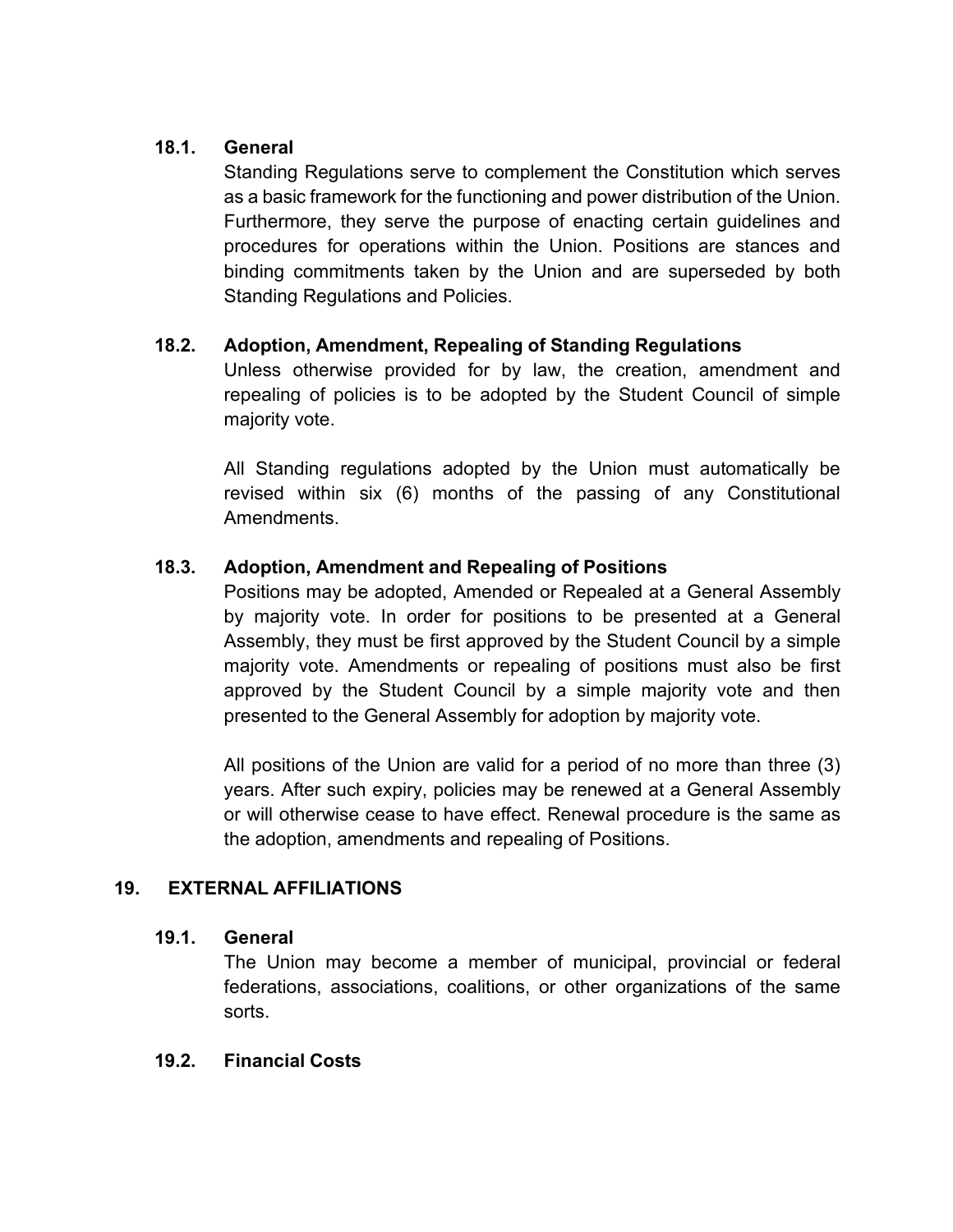Any permanent membership to which there is a recurring financial commitment will require a  $\frac{3}{4}$  majority vote of the student Council and a ratification in a referendum before taking effect.

## **19.3. Conditions to Affiliation**

In the event where the Union becomes a member of a provincial or national student organization that requires the Union or its members to pay a membership fee to that organization only after the Union and the organization enter into a binding, written agreement, which will remain in effect as long as the Society is a member of the organization and containing the following:

a. The Union membership in the organization does not preclude the Union membership in other organizations.

b. The organization will make its by-laws, policies and minutes available online to all members of the Union within three (3) months of their approval.

c. The organization will, within thirty days (30) of receipt of a written request from any member of the Union, provide to them a copy of any document in care or control of the organization not lawfully required to be kept private.

d. The organization recognizes that the Union reserves the right to terminate its membership in the organization according solely to the Union's Constitution and Standing Regulations, policies and according to the following procedure:

i. by resolution of the Student Council if the Union joined the organization by resolution of the Student Council or by a majority vote in a referendum if they joined by referendum.

## **19.4. External Representatives**

The Student Council may appoint, under recommendation of the Vice-President of External Affairs, any individuals to delegations at External Organizations meetings as external representatives of the Union. The representatives to such meetings shall vote during the meeting as directed by the Executive.

## **20. AMENDMENT OF THE CONSTITUTION**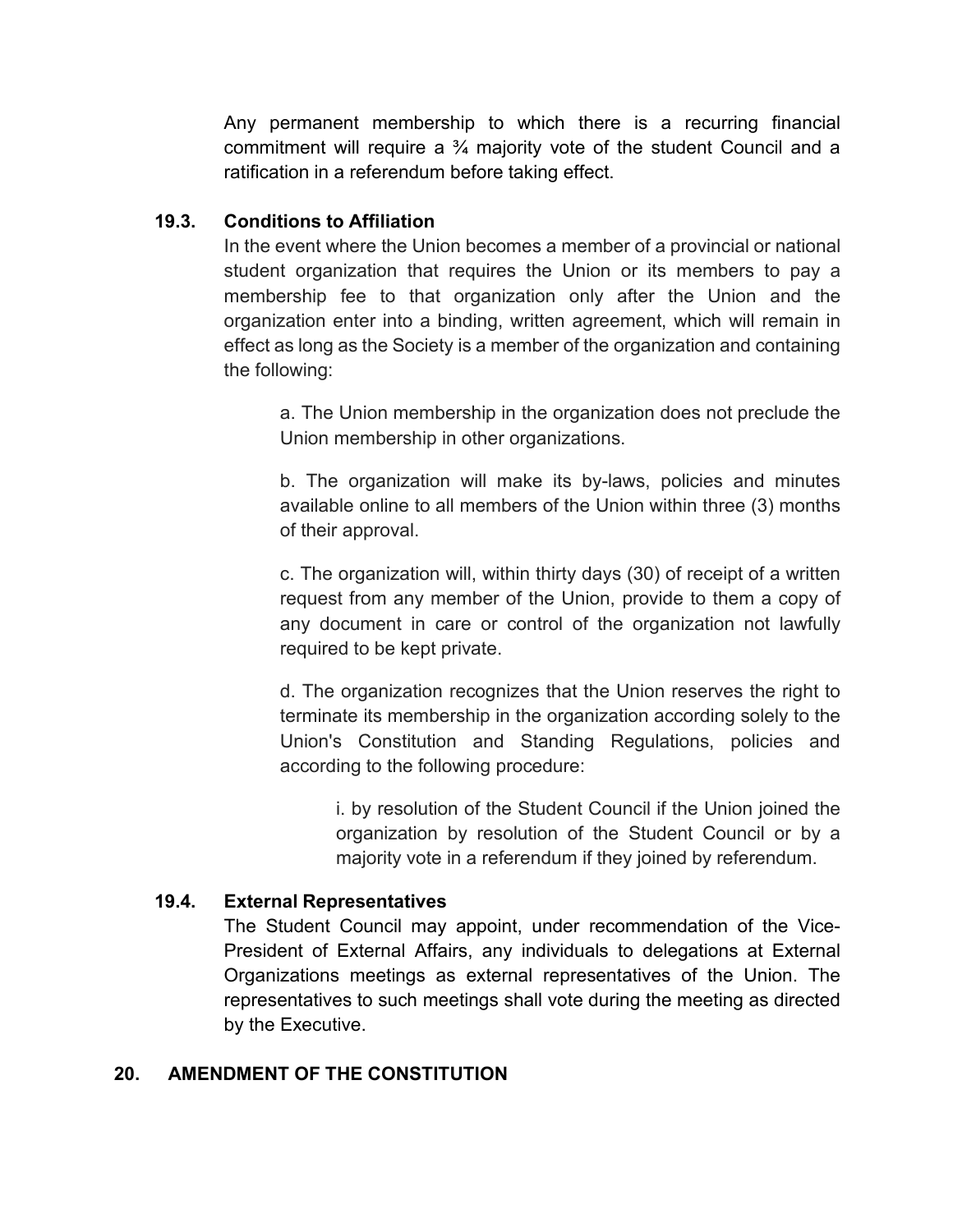## **20.1. Amendment of the Constitution**

Unless otherwise provided for by law, the Constitution may be amended, superseded, or repealed with a two-thirds (⅔) majority vote of the Student Council followed by a ratification vote in a Referendum.

### **21. INTERPRETATION**

#### **21.1. Singular and Plural**

Words in the singular include the plural and vice versa.

### **21.2. Precedence**

In the event of a contradiction between the Quebec Companies Act, the Letters Patent or the Constitution, the Quebec Companies Act shall prevail over the Letters Patent and over the Constitution, and the Letters Patent shall prevail over the Constitution. In the event of a contradiction between the Constitution and the Standing Regulations, the Constitution shall prevail over the Standing Regulations.

#### **21.3. Preamble, Annexes and Land Acknowledgement**

The Preamble, Annexes and Land Acknowledgement shall form an integral part of the Constitution.

## **21.4. Headings**

The headings used in the Constitution are for reference purposes only and they shall not be considered in the interpretation of the terms or provisions in the Constitution.

#### **21.5. By-Laws**

This document shall serve as the Union's governing By-Laws required for legal persons constituted under Part III of the Quebec Companies Act.

#### **22. DISSOLUTION**

## **22.1. Dissolution (Quebec Companies Act, article 28)**

Upon the winding-up or dissolution of the Union, any assets remaining after the satisfaction of its debts and liabilities shall be held in a trust until such time as said assets may be transferred to a democratically run Dawson College student organization having purposes similar to those of the Dawson Student Union. The trustee shall be chosen by the members at the time of dissolution.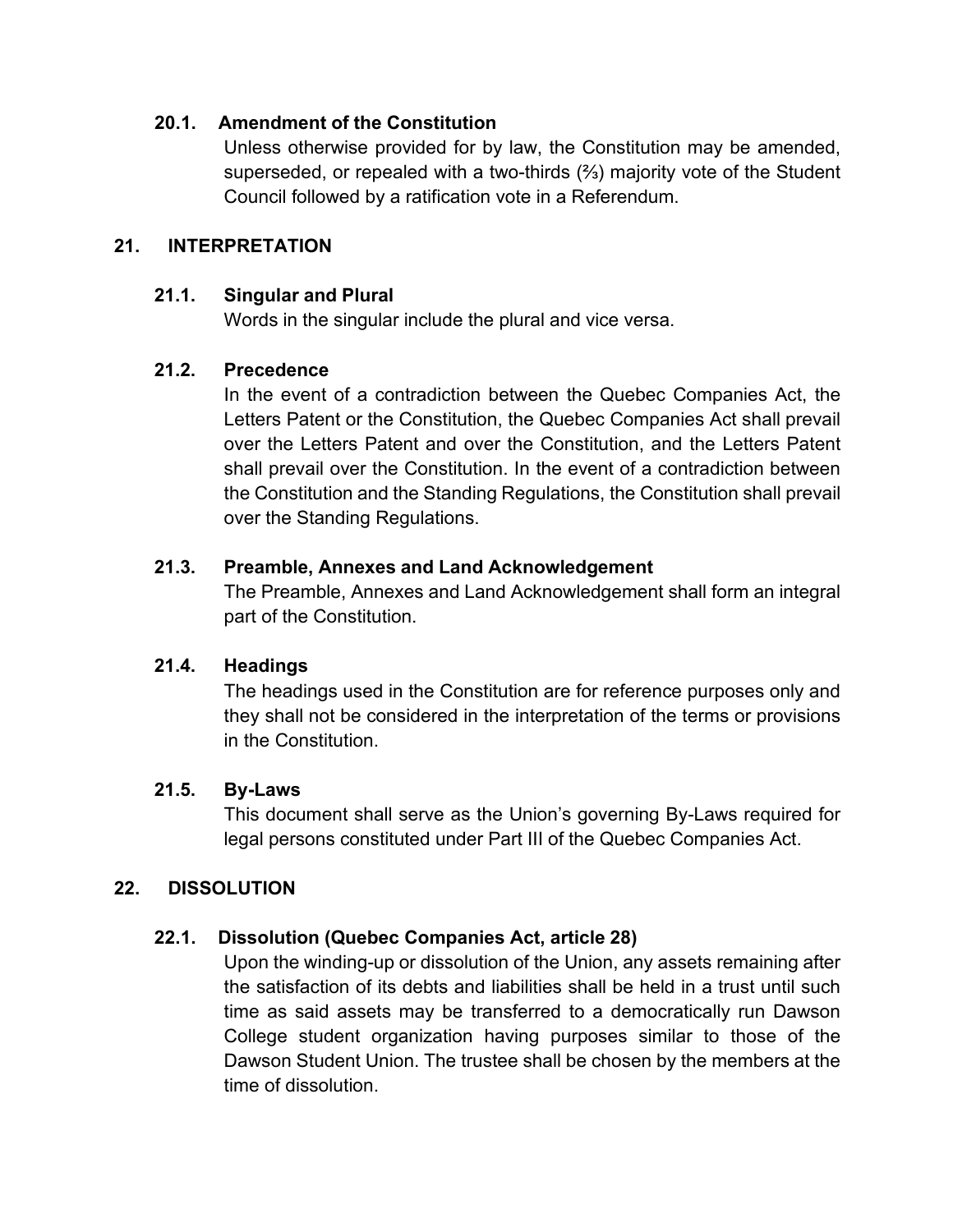## **23. EFFECTIVE DATE AND TRANSITION**

### **23.1. Effective Date**

This Constitution shall come into force when confirmed by way of Referendum of the Members, subject to the provisions of the Act. Once adopted, the Constitution will enter into effect at the start on June 1 st of the next financial year.

### **23.2. Transition**

In the event where the referendum concerning the amendment of the previous constitution and by-laws happens at the same time or after General Elections, the officers elected will not assume the titles and roles mentioned in the previous constitution and will instead assume the following:

- a. Chairperson will become President;
- b. Deputy Chairperson will become Vice-President of Internal Affairs and Operations;
- c. Treasurer will become Vice-President of Finance;
- d. Director of Internal Affairs and Advocacy will become Vice-President of Academics and Advocacy;
- e. Director of Student Life will become Vice-President of Student Life;
- f. Director Sustainability will become Vice-President of Services and Sustainability;
- g. Director of External Affairs will become Vice-President of External Affairs;
- h. Director of Cubs and Services will retain their responsibilities and title for the duration of their mandate, after which, the position will cease to exist. They will work with the Vice-President of Student Life and Vice-President of Services and Sustainability. In the case where there is no elected Vice-President of Services and Sustainability, they would assume that role.
- i. Director of Mobilization and Communications will retain their responsibilities for the duration of the mandate after which the position will cease to exist. They will work with the Vice-President of Internal Affairs and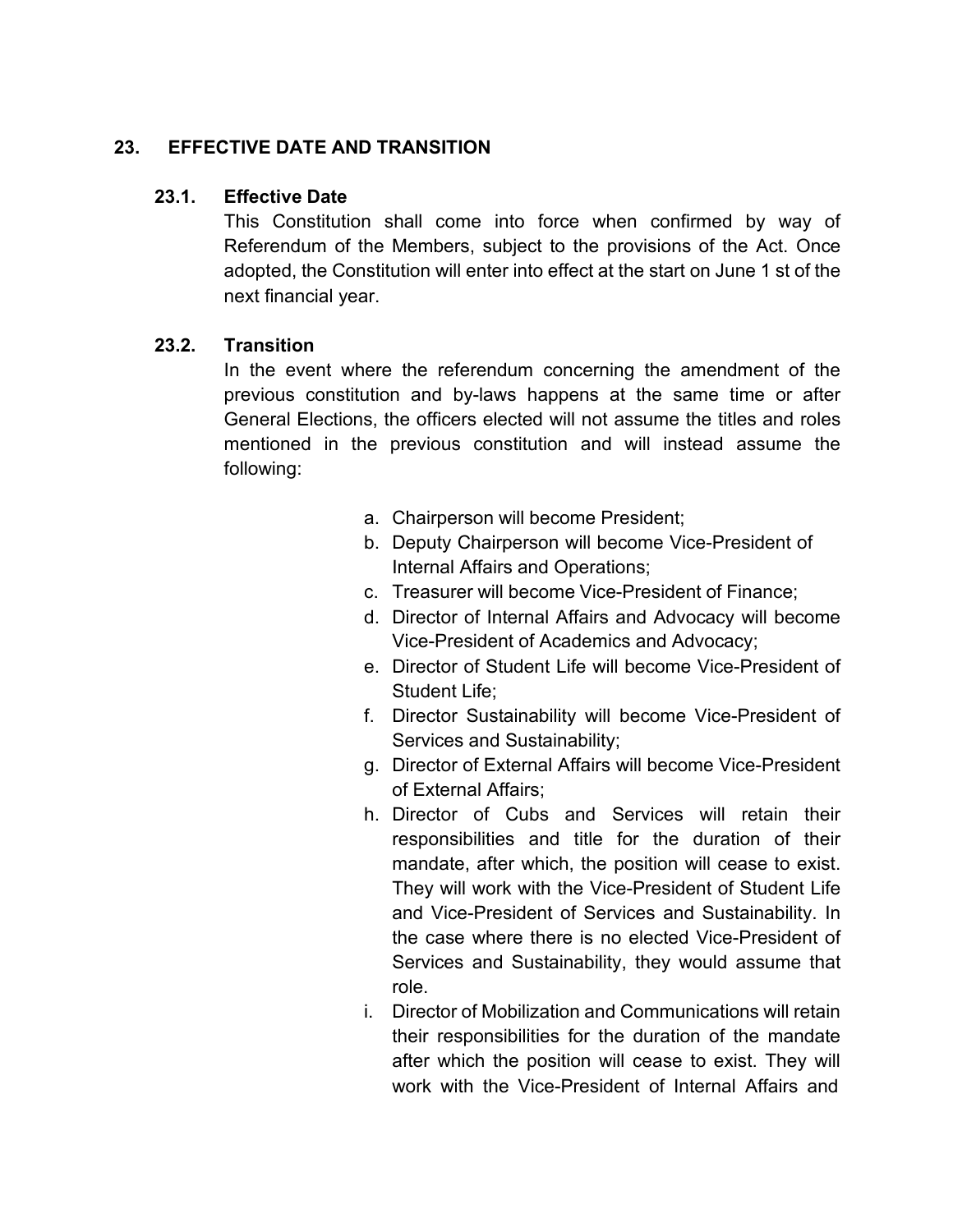Operations and the Vice-President of External Affairs. In the event that the Vice-president of Internal Affairs and Operations is vacant, the Director of Mobilization and Communications will assume the role.

The Student Councillors elected under the previous By-Laws will automatically become members of the Student Council regardless of their being more Councillors then what is stipulated in this Constitution. Councillors elected as Technical Academic Representatives will serve as voting members of the Student Council for the duration of their mandate after which the office will cease to exist.

Councillors appointed to represent demographic constituencies will become non-voting members of the Student Council for the duration of their mandate. The mandate for all new Councillors and officers will end on May 31st of the following year.

#### **ANNEX A : FEES**

#### **1. Membership Base Fees (Accreditation Act, article 52)**

The base membership fees are a total of **Twenty Two Dollars (\$22.00 CAD)** per semester for Full-Time Students and a total**Eleven Dollars (\$11.00 CAD)** for Part-Time Students as of the passing of this document. Fees will be revised every 3 years and will be adjusted according to the Consumer Price Index (CPI) rounded to the nearest half-dollar.

#### **2. Dental and Health Insurance Fee**

The Dental and Health Insurance plan offered to members of the Union is a noncompulsory fee adopted by way of a referendum. Anymodification to the plan and/or the addition of an administrative fee which would incur a fee change requires a vote in a referendum with exception to organic increases. Members may choose to opt out in certain parts of the fees in accordance with the terms and conditions of the plan.